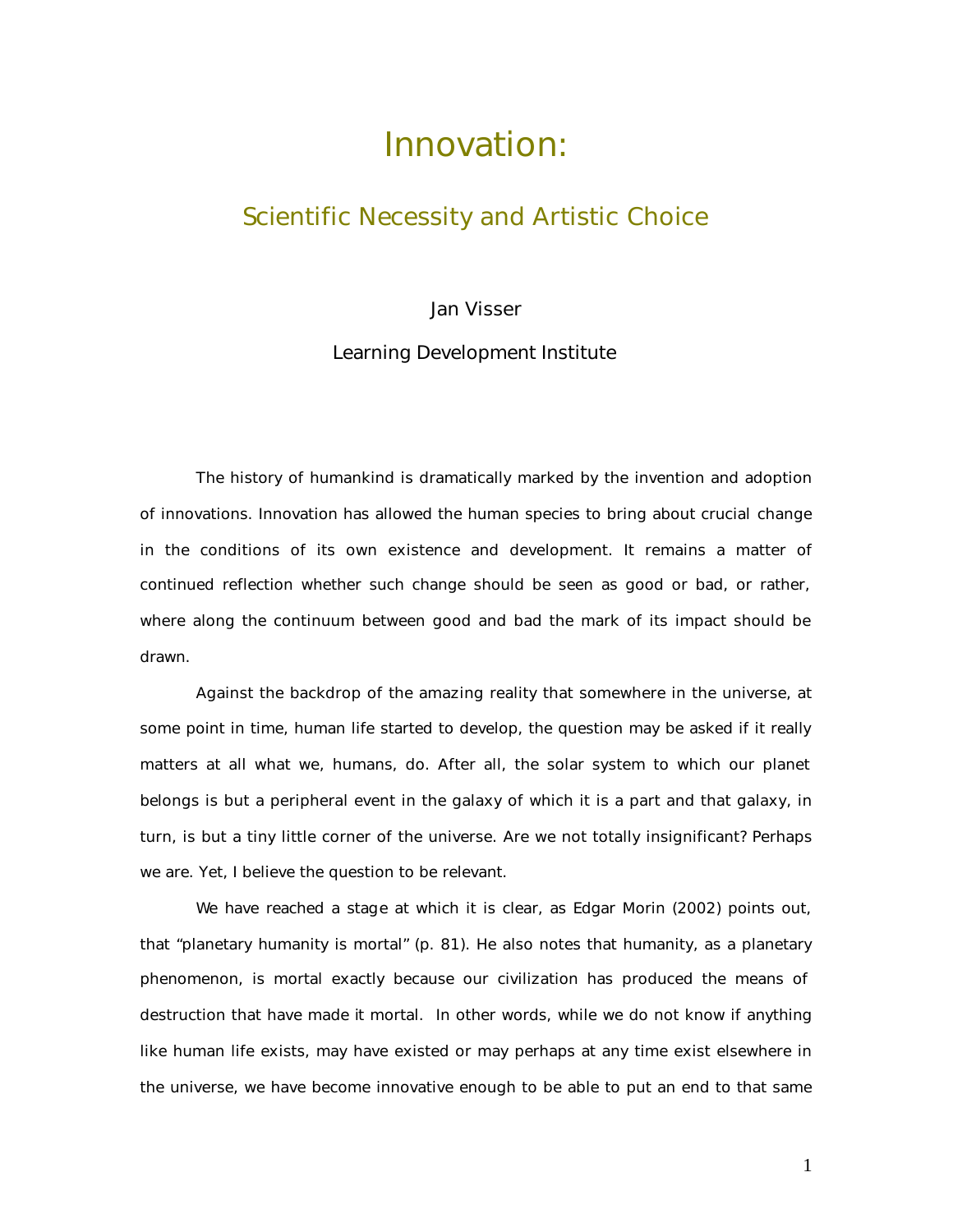form of life if we so choose. I submit that decisions that may lead to or lead away from our self-annihilation ultimately depend on our capacity to reflect on ourselves, on our actions, and on our place in the universe, a capacity that remains, unfortunately, underdeveloped. The state in which large segments of our educational systems find themselves may, at least in part, be held responsible for such underdevelopment of the mind. Allow me therefore to observe on the occasion of the inauguration of the "Cátedras de Innovación Educativa" that this important program should attend in a parallel fashion to both *innovation for education* and *education for innovation*. We must both be able to develop the innovations through which we can make education better *and* develop the kind of education that allows us to better live with innovation, particularly to take care of our innovative behavior wisely.

#### **The prehistory of innovation**

Everett Rogers (1995) defines innovation as "an idea, practice, or object that is perceived as new by an individual or other unit of adoption." One such a new idea was the introduction of the planned practice of agriculture some 10 000 years ago, thereby replacing the much more haphazard practice of hunting for and gathering of food. It is estimated that at the time when this happened about eight million people populated the earth. The effect of this first major innovation 10 000 years ago can be seen right now. Let's have a look at the numbers and what caused them to change.

The introduction of agriculture made it possible for people not only to obtain food more efficiently but also to produce food in excess of what they really needed for the satisfaction of their immediate needs, allowing them to store it for later use. This took away an important self-regulating mechanism that kept the world's human population at a more or less stable level determined by the immediate availability of nature's resources, basically in the same way in which the population size of other animals is kept to a reasonable proportion. If there are too many animals for the available food, a larger number of them will not get enough food and die. The invention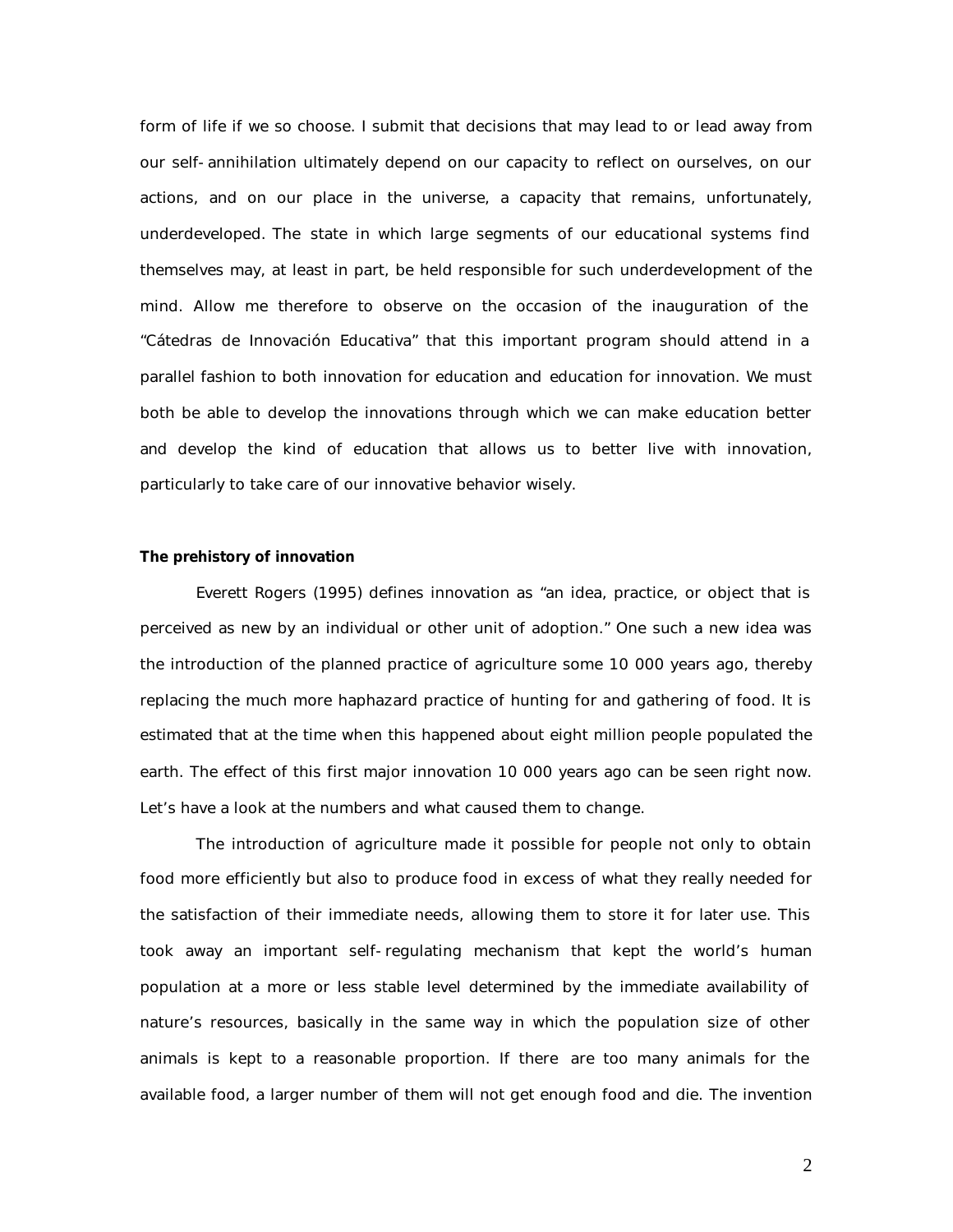of agriculture disrupted that equilibrium for humans, resulting in a gradual uncontrolled increase of the world population, which remained unnoticed for a long time. However, as, according to Newman (no date; see Figure 1) the growth rate was *more than exponential<sup>1</sup>*, it was unavoidable that the situation would, at one time, become explosive. Thus, it took only



8000 years – really not a very bng time if one considers that hominids have been present on earth for several million years – for the world population to grow to an estimated quarter of a billion by the beginning of the Christian era and then to find itself doubled by the year 1600 when it had reached a total of half a billion. After that it took only two hundred years to double again. So there were one billion people around the year 1800. The number grew threefold in the next century and a half, reaching three billion by 1960. And then it took only four decades to double and reach the six billion mark. Newman calculates that "our ability to feed everyone using our current farming techniques under ideal conditions will end around 2020."

#### **Once an innovator always an innovator**

 $\overline{a}$ 

The above reference to today's consequences of one of the earliest known instances of human innovative behavior may look frightening. However, it should also be realized that we wouldn't be who we are if we had developed differently. The same trajectory of innovative behavior has made it possible for humans to free themselves of the chores of looking after their basic needs, thereby creating for themselves the

<sup>1</sup> Newman notes: "Contrary to popular belief, the population of the world is not growing exponentially. It's growing a great deal faster than exponentially."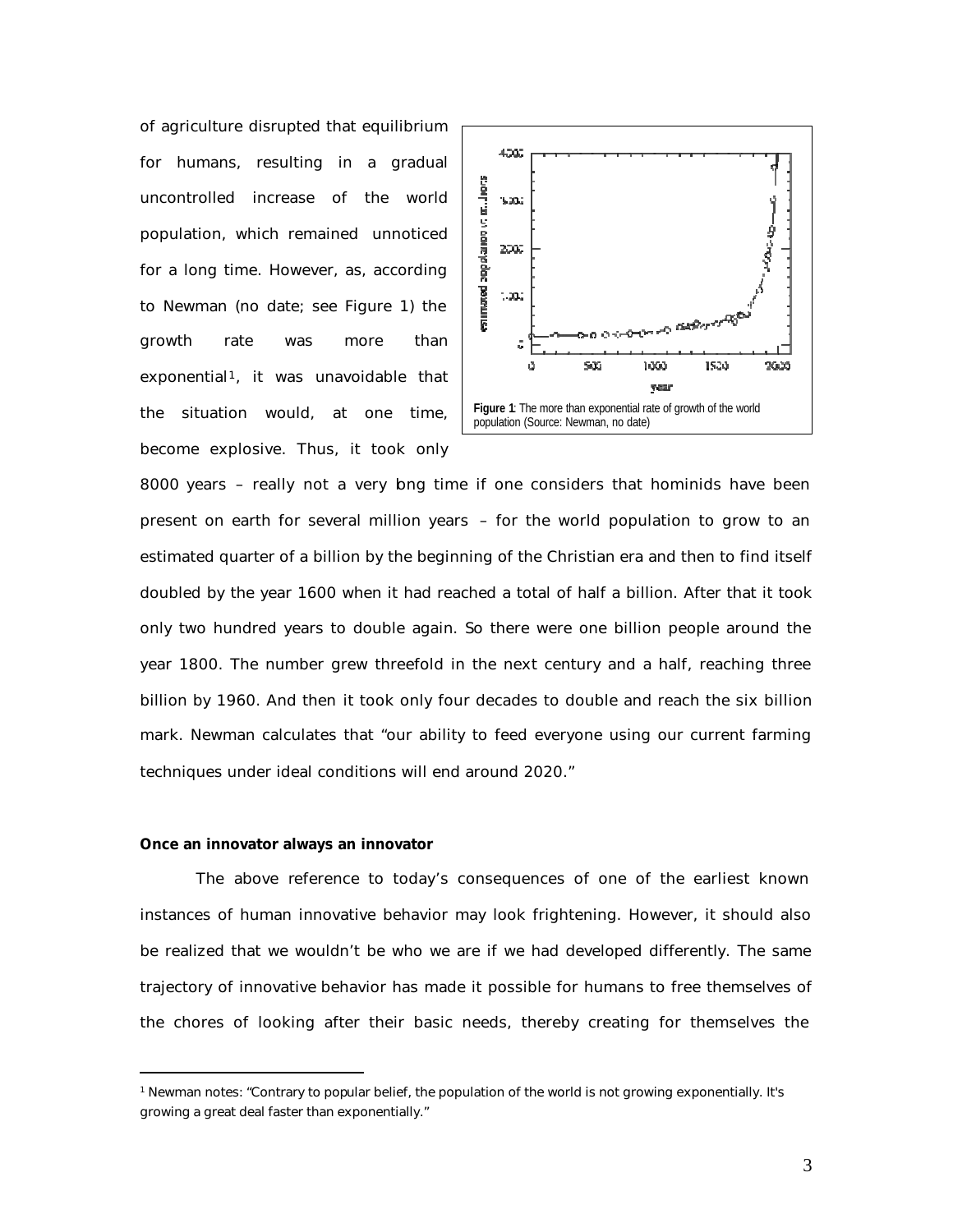conditions for the development of things like music, art, science, religion, and humor, or, in other words, to make it possible for them to enjoy life rather than to just live it.

Clearly, every innovation – and the example of agriculture given above is a powerful illustration – is potentially both a source of happiness and a cause of problems. A source of happiness because, when the new idea, practice or object is perceived as good, it will be adopted to solve one or more existing problems. At the same time, it is also bound to upset existing equilibria, thereby causing new problems. Those new problems call for the next generation of innovations to be developed whose adoption will generate the next set of problems that call for yet more innovations. And so it goes on. Having started on an innovative course, we can't leave it anymore. Innovation is what characteri zes us as a species. By nature of our being we have to live with it. That being the case, we better ask ourselves, "How do we best live with innovation." The kind of universities we create and operate, and what we do within them, has, in my view, much to do with answering that question.

#### **To adopt or not to adopt, that is the question. Or is it?**

The definition of innovation put forward by Rogers (1995), which I referred to earlier, posits that perceived newness of an idea, practice or object is at the core of generating innovative behavior. From the perspective of traditional diffusion of innovations research, the implicit assumption has always been that anything that is new is there to be adopted and diffused within a community of users. Thus, the terminology that characterizes the groups that are slow or fast at adopting clearly reflects favorably on the latter and unflatteringly on the former category. The possibility of conscious refusal to adopt is not being seriously entertained.

For the purpose of our discussion here, I propose that we take a more cautious stance. As our knowledge and our abilities to transform knowledge into tools and action advance and new things appear all the time, we essentially face, on a continual basis, a spectrum of options ranging between the extremes of adopting and not adopting a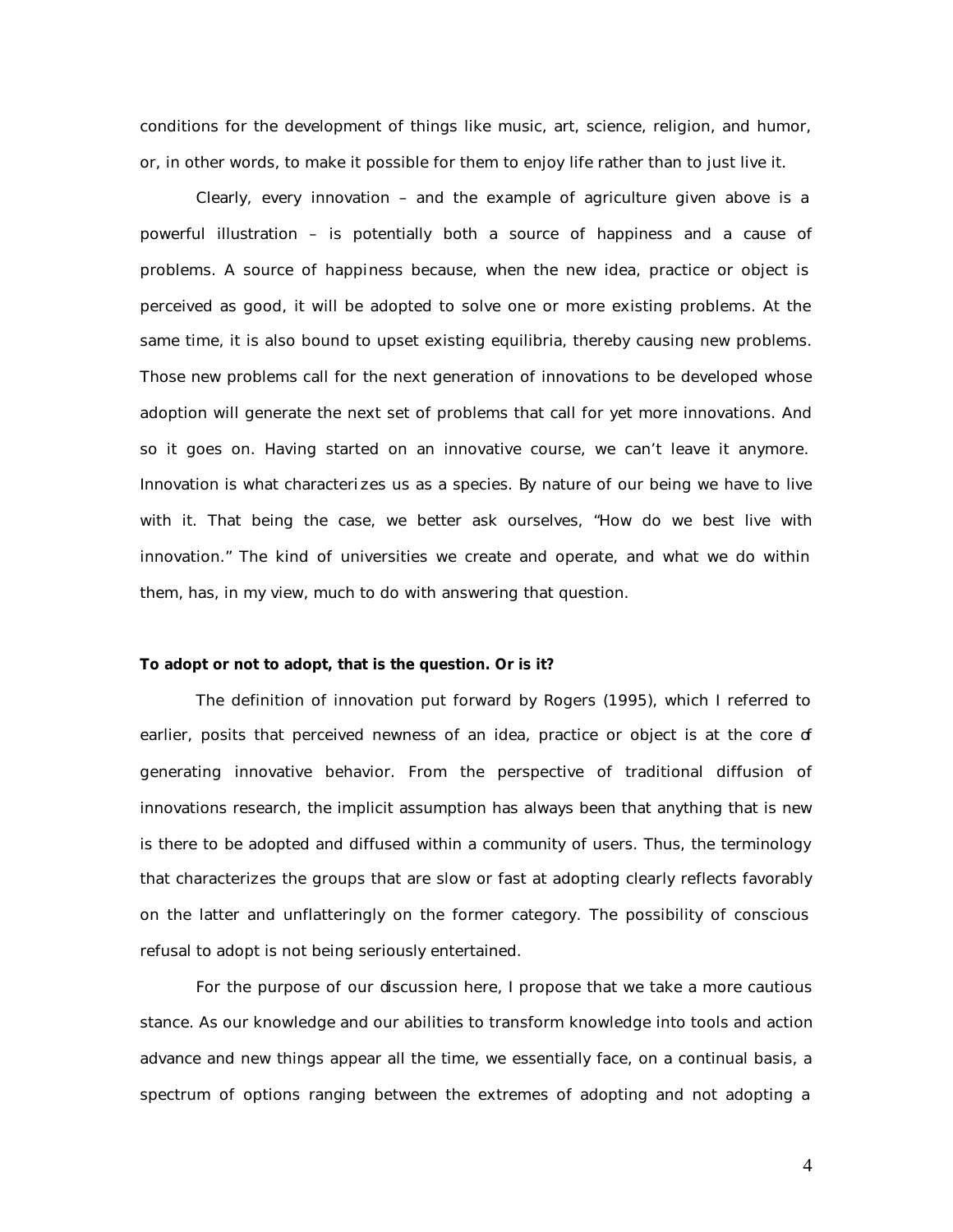particular innovation, rather than just the either-or choice between adoption and rejection. Usually this means that we have to deal with questions regarding the scale at which something should be adopted and, more importantly perhaps, how best to integrate what we adopt with what we already have and with all manner of other new things that at the same time come within sight.

I make the above remark against the backdrop of the existing trend to think of educational innovation primarily in terms of the mere adoption of particular new technological tools and facilities, such as computers and Internet-enabled communication, or the introduction of new modalities of interaction among learners and their teachers, such as in the context of so-called virtual learning environments, often accompanied by the total negation of valuable practice attained through the tried and tested use of previous technologies. This particular tendency may leave us with no more than only the *appearance* of innovation without anything fundamental having changed.

#### **We innovate because we know more**

Well, our perception of something as new has, of course, everything to do with the state of our knowledge and our power to imagine. Something is new to the extent that it is at dissonance with what we already know and what we think to be possible. Something new becomes a candidate for adoption when we are able to imagine its possible uses. But not everything that gets adopted contributes to human well-being. An innovation becomes a useful contribution to the well-being of humankind not simply because it was possible to imagine a possible use for it and thus to adopt it, but when its adoption was conceived of in the framework of a larger conception of what the future world should look like. Because my future world is also someone else's future world, the *social construction* of visions about our shared future world is thus an essential condition, requiring that imagination be at work both at the individual and at the social level. These latter considerations, concerning the world we aspire to, raise questions about what is good and what is bad, as well as questions about what is beautiful and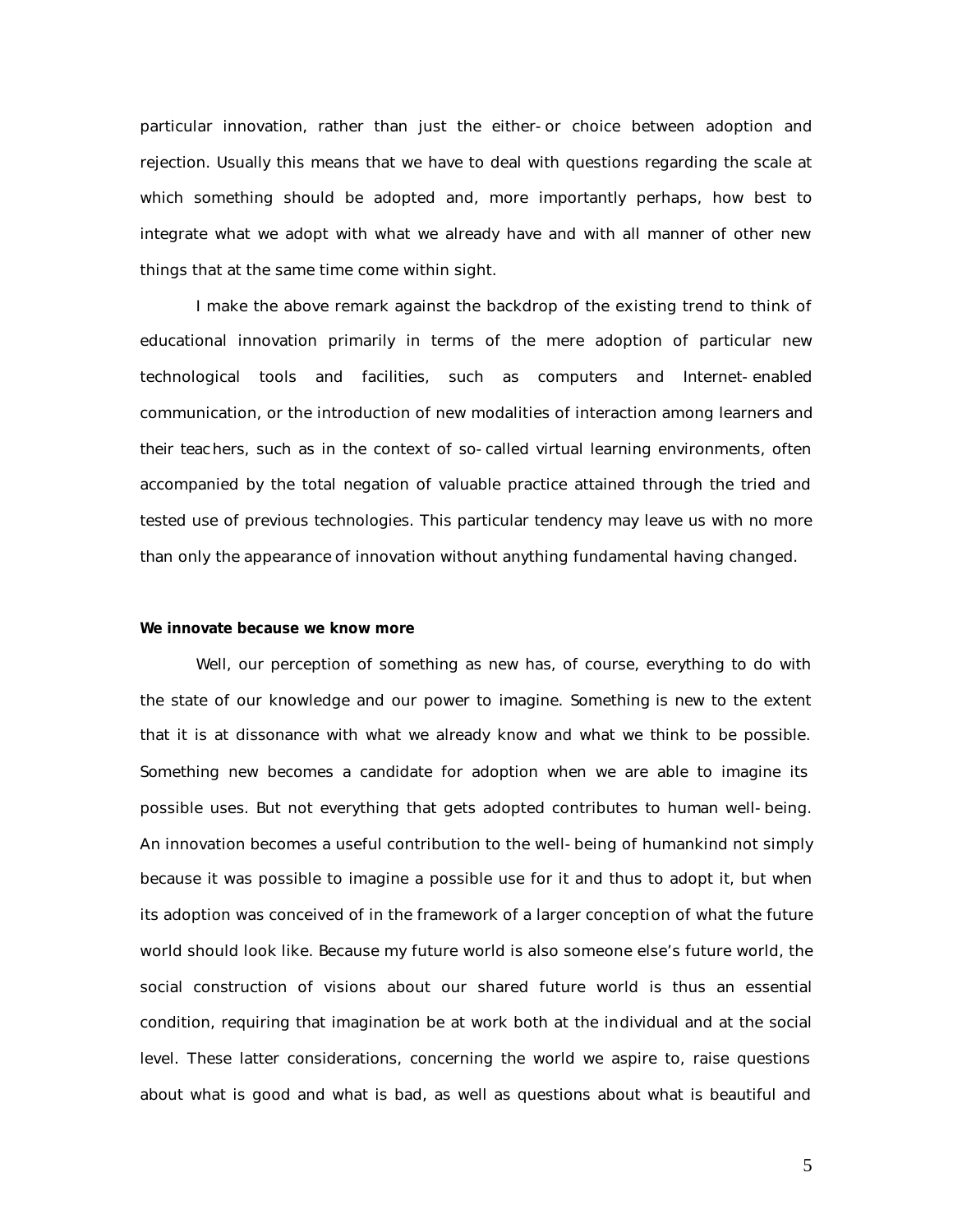what is ugly, in other words, they lead to the raising of ethical and aesthetical questions. The former considerations, on the other hand, have to do with the state of our knowledge and how knowledge evolves; in other words, they pertain to the realm of science.

Science moves forward in a stepwise fashion. Jacob Bronowski (1978) calls it "a self-correcting activity" (p. 122) and explains:

Science is an attempt to represent the known world as a closed system with a perfect formalism. Scientific discovery is a constant maverick process of breaking out at the ends of the system and opening it up again and then hastily closing it after you have done your particular piece of work. (p. 108)

Every time the system of scientific knowledge regenerates itself as a consequence of that maverick process, we start viewing the world in a different light and a host of options presents itself. That is why I refer in the title of my intervention to innovation as a scientific necessity. As our knowledge changes we are compelled to change our behavior, correcting what we did wrong in the past and exploring opportunities we didn't have before. So, that is the scientific part, the knowledge part, of what I am saying in the title. We can't be stupid and not follow through on the new knowledge we create. New knowledge propels us forward.

On the other hand, new knowledge doesn't simply dictate *how* we should move forward. There are usually a great many ways in which we can follow through on our ever-expanding capabilities. So, that's where another human faculty comes in, the ability to be artful, to be imaginative, to make choices.

#### **Not by science alone**

Somewhere in our not so distant history, artful and scientific behavior became separated. I believe it is important to once again make the connection between the two. Art and science, imagination and knowledge, belong together, not just in the minds of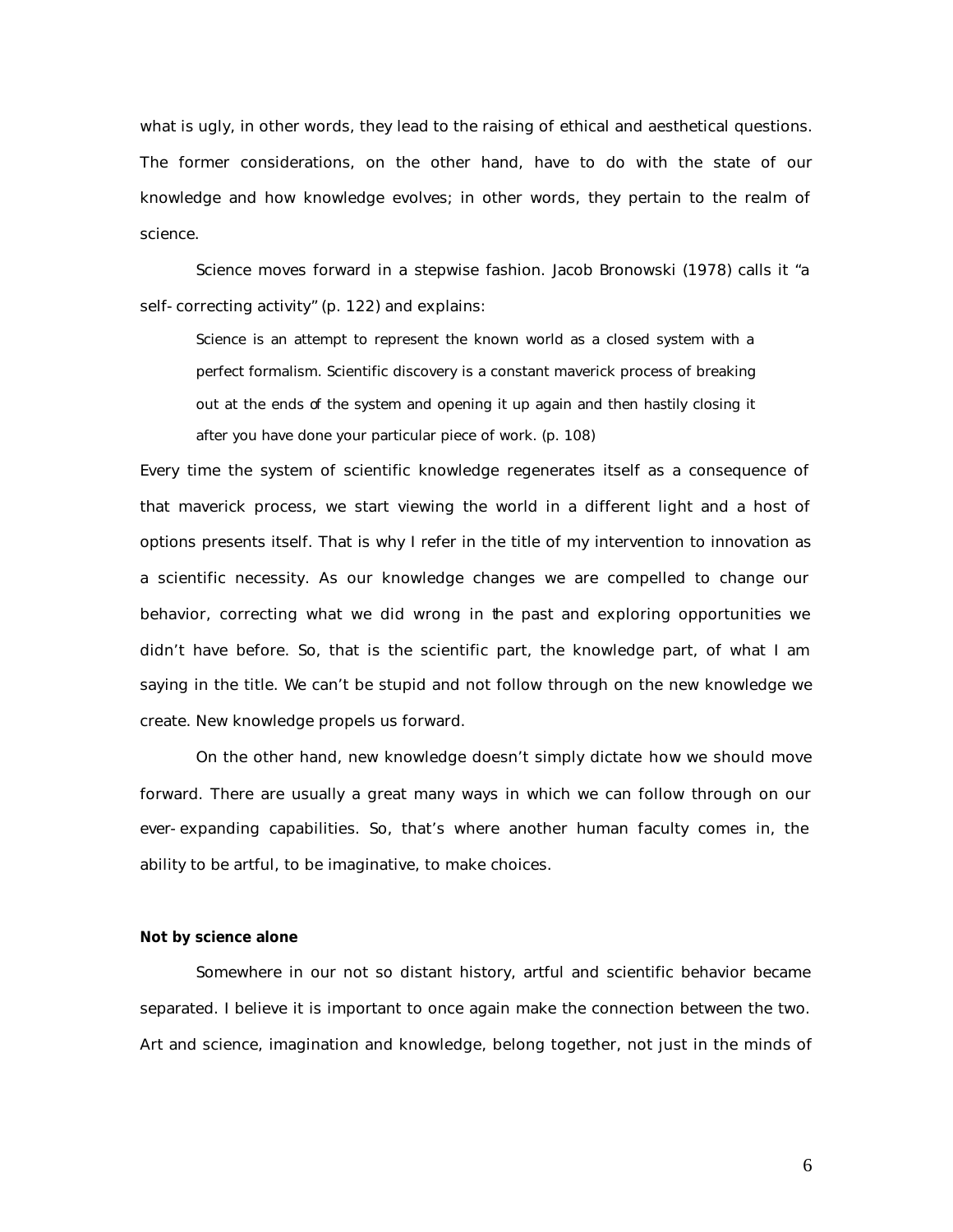scientists and artists, but in the minds of human beings in general. Science and art are the two sides of the same coin.

Today's global culture, which carries a strong imprint of the mechanisms that govern the market and thus attributes a high priority to the principle of profit making, sends out strong messages to do away, on a continual basis, with what is old and to replace it by ever newer products. A simplistic logic is proposed to consumers worldwide, namely that new is good and old is bad. One sees this simplistic logic at work particularly in the area of the development and commercialization of technological products. Consequently, many people see the adoption of new technological tools as the most important aspect of innovative behavior. This naive view is unfortunate. Innovation is not a matter of slavishly following the dictate of the "new is better" maxim, it is not merely about unimaginatively responding to new discoveries and new knowledge. For innovation to benefit the larger goals of human well-being on a scale that transcends the immediate and eventually touches upon the interests of humanity as a planetary species, a more comprehensive level of imagination and creative behavior is required. Bronowski (1978), whom I quoted earlier, refers to the kind of personality that displays such a level of creativity as "one that looks on the world as fit for change and on himself as an instrument for change" (p. 123). There is thus a clear connection in Bronowski's vision of creativity and imagination between the individual and the world at large.

#### **The dual relationship between education and innovation**

I have mentioned earlier that I see it as important for a program such as the "Cátedras de Innovación Educativa" to be concerned with the relationship between education and innovation in two directions. On the one hand, it is necessary to develop innovations through which we can ensure that education will better serve the goals of developing human learning to its fullest extent possible. On the other hand, one of the areas in which human learning, and thus education, requires the greatest improvement is in preparing human beings to better cope with their own ingenuity, in other words to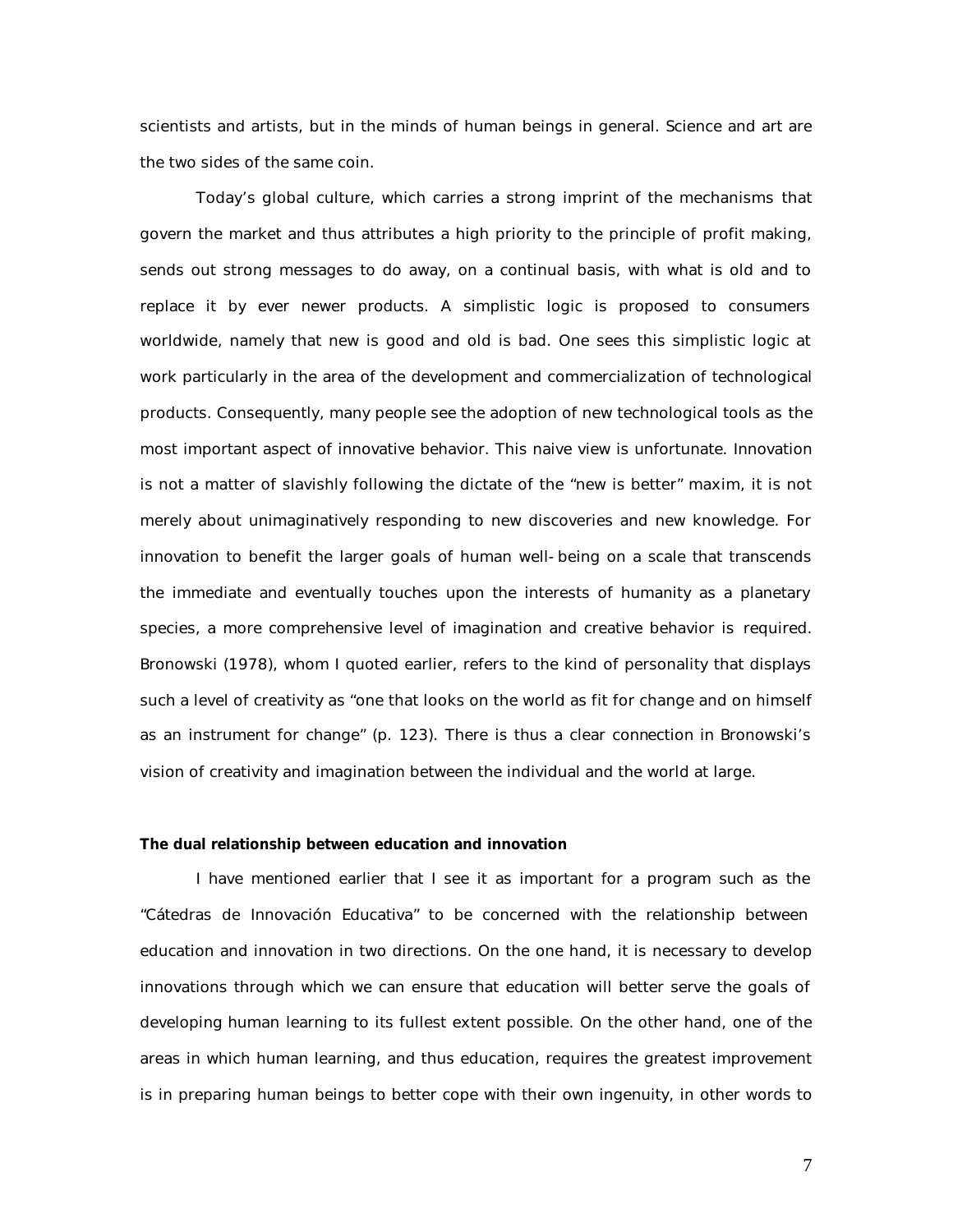better live with their innovativeness, to help them to be innovative while serving the best interests of humanity, both at large and in the long run.

#### **Beyond the appearance of innovation**

One of the *appearances* of innovation that is most visible in the world of education of today is the introduction of an impressive variety of technological tools, mostly having to do with computers and computer networking. The phenomenon goes hand-in-hand with the spread of new forms of distance education, frequently referred to as virtual education and e-learning. Traditionally, distance education used to be based on the distribution by mail of bulky print as well as recorded audio and video materials, sometimes complemented by the use of radio and TV broadcast, telephone and fax. Such mechanisms are now being replaced by the integrated use of digital technologies, often referred to as ICTs (Information and Communication Technologies) or NICTs (New Information and Communication Technologies).

There is little doubt that the capabilities of the new ICTs are unsurpassed when compared to yesterday's "new media," a term that has been used time and again to refer the emerging technologies of a particular period (see e.g. UNESCO: International Institute for Educational Planning, 1967a & 1967b). The digitization of information, in combination with the advances made in computer networking and the invention of hypertext markup language, has allowed vast amounts of information to be available to people around the globe. It has also greatly increased the speed, ease and economy with which information can be transmitted. More importantly still, the digitization of information also has great advantages from a pedagogical point of view, particularly as digitally available information can be converted by the user – i.e. the instructor or the student – into such varied formats as text, graphics, audio or video. It can thus be made to interact in the most effective way possible with users whose expectations, past experiences, and learning styles are all different. But does it make a real difference?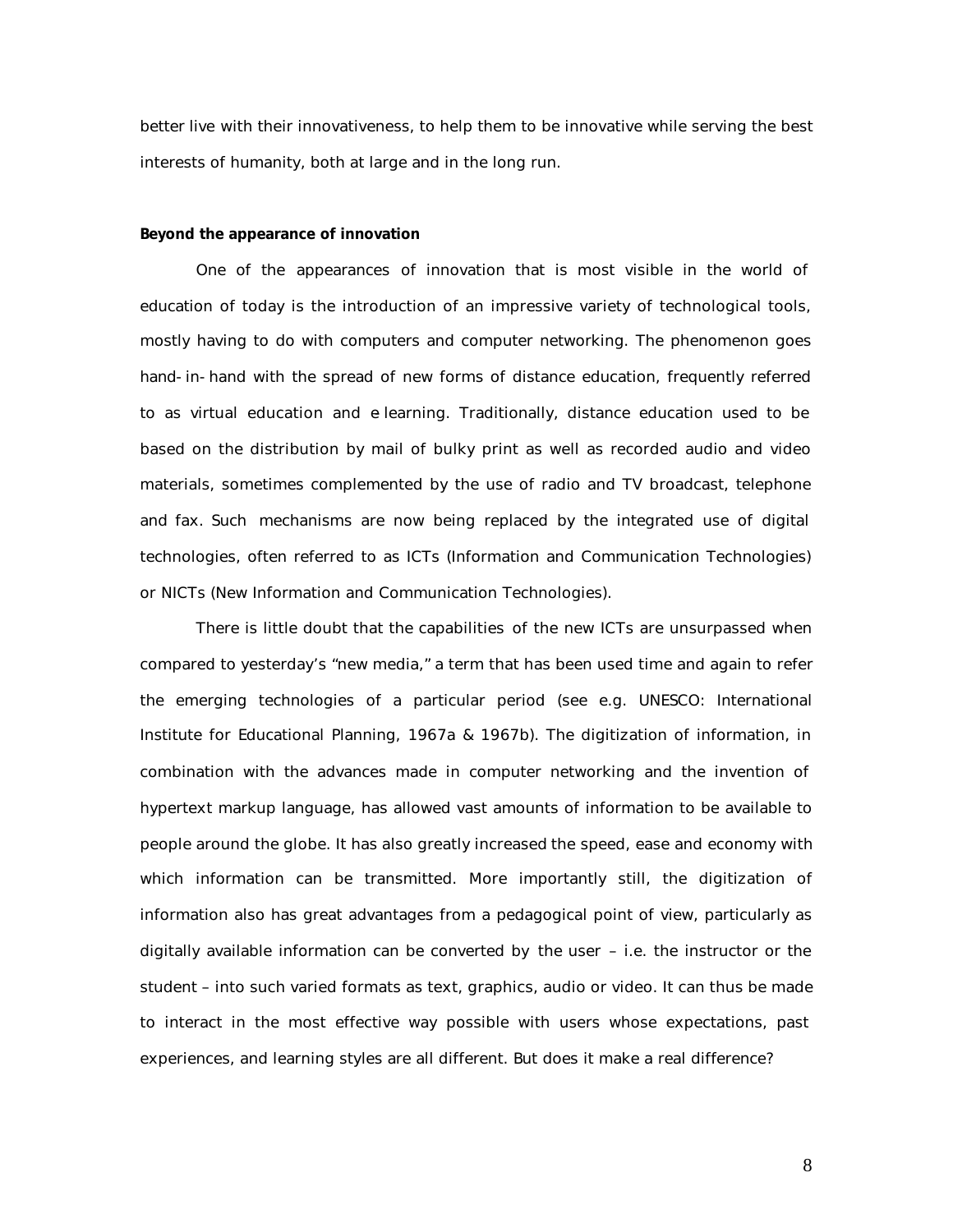De Castell, Bryson and Jenson (2002) call it a "potent irony" that educators, "confronting a range of enormously powerful, radically transformative digital tools…have sought to render their and their students' encounters with and uses of these transformative tools (a) familiar and (b) comfortable," thus failing to explore new uses of new means. When applying new technologies, the tendency often is to take the traditional form of classroom-based education as the model and then recreate the same situation with new means, without critically reviewing the shortcomings of the original model and consequently getting beyond them, making the next step forward. We thus end up with notions like the virtual classroom and virtual school that try to replicate as closely as possible the earlier models of face-to-face education with which people feel familiar and comfortable.

Simonson (1999) calls for strategies that provide "different but equivalent learning experiences" (p. 29) to learners in face-to-face classes and in online classrooms. This so-called equivalency theory, while recognizing the differences in instructional contexts between the two modalities concerned, may do little to promote a fundamental rethinking of what goes on inside the learning space, whether virtual or real, the implicit assumption being that the face-to-face classroom is the norm and that equivalency rather than improvement should be sought. As we contemplate such new modalities as e-learning, we often seem to forget that the most important part of that term is contained in the last eight letters of it, the prefix "e" being quite irrelevant.

To get beyond the mere appearance of innovation, pertinent questions must be asked about what it means to be learning in the circumstances of the 21<sup>st</sup> century, a period in human history that is indeed quite different from the previous century. As we are getting new tools to work with, we should take the opportunity to reinvent what we are doing instead of replicating it. Ways must be found to employ our awesome technological capability to discover how we can encourage people to develop mind, rather than to continue age-old patterns of knowledge transmission by some and knowledge acquisition by others.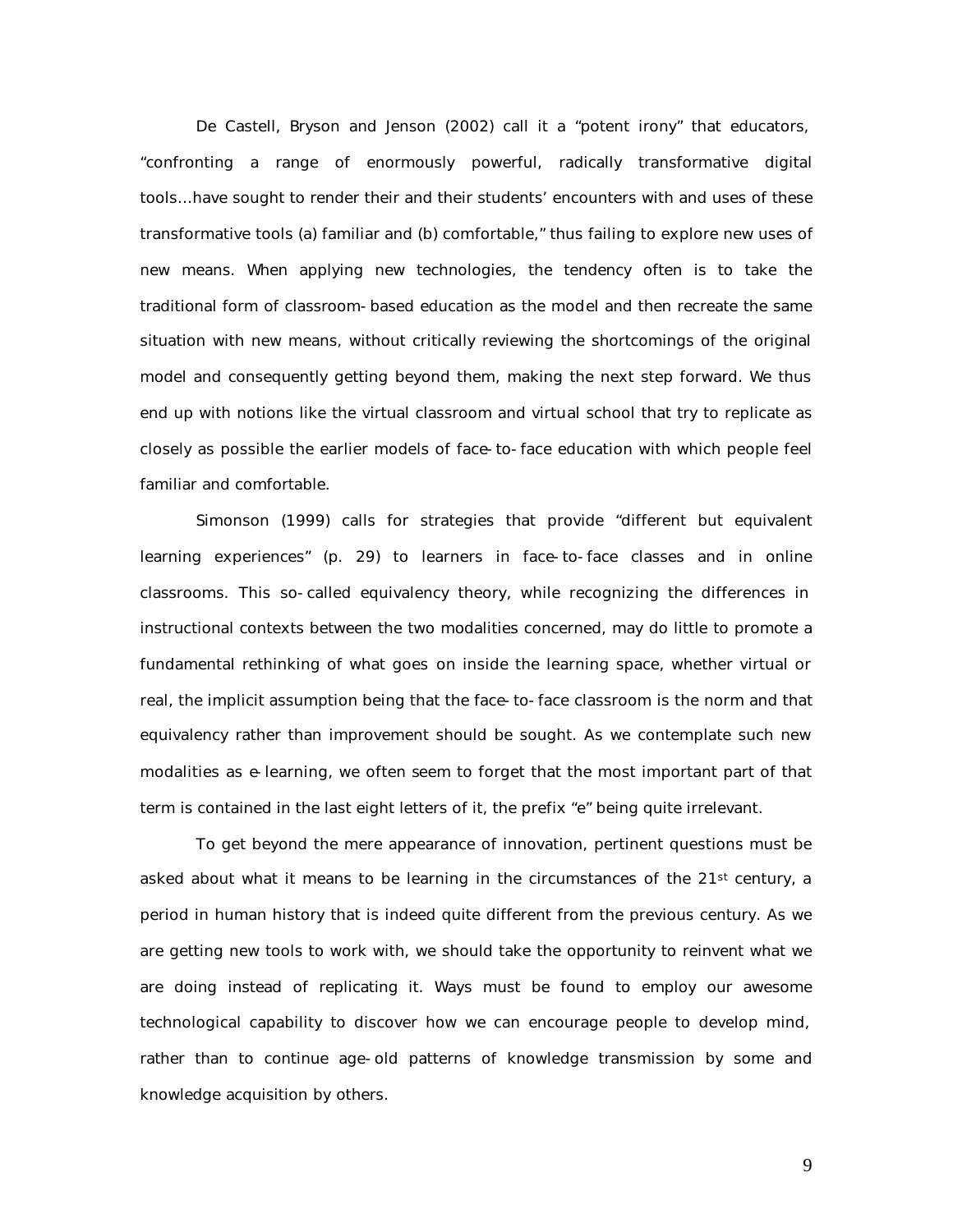#### **Mind and competence**

Innovation is a process driven by questions. What are currently the important questions? In the second part of my lecture I want to contemplate a number of areas where I believe our attention should be focused to provide useful direction to our innovative behavior in areas that pertain to human learning. Of course, the practice of education is part and parcel of that concern. Education represents how, together, we care for each other's learning.

Universities play an important role in the context of how we care for each other's learning. In the first place they are themselves centers for the development of learning for those who are part of their respective learning communities. By this I mean both students and faculty as well as all of those among the supporting staff who actually see themselves as taking part in the development of learning in the academy, including – quite explicitly also – their own learning. This may actually equally apply to the janitor, the secretary, the student, and the professor. To the extent that universities don't lock themselves up in an ivory tower, they also play an important role in how humans care for each other's learning in a much wider sense, namely by providing leadership and guidance to what happens in a wide array of other situations in which people learn, such as in the school system, the media, or the family.

Considering what I just said, I am grateful to the University of Guadalajara for giving me the opportunity to speak to an audience of academics involved in diverse areas of higher education development in the State of Jalisco, and perhaps elsewhere in Mexico, particularly as the occasion of my talk marks the inauguration of an important program destined to stimulate educational innovation. As I implied earlier, the kind of universities we create and operate, and what we do within them, will ultimately determine how well we are able to live with human ingenuity. I therefore start of by raising questions about the connection between mind and competence.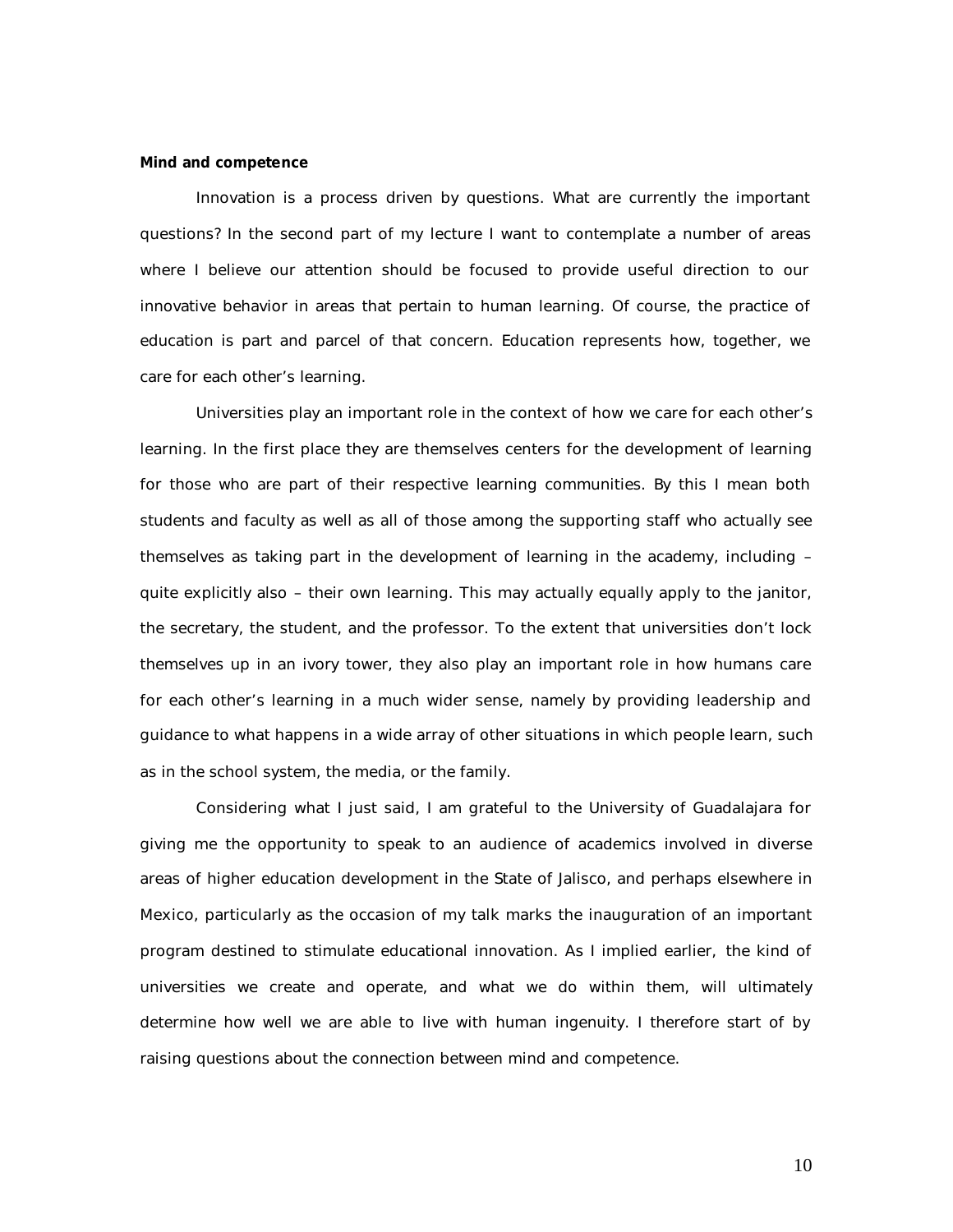I use the term competence as referring to our ability to perform particular tasks. Those tasks can be intellectual tasks or motor behaviors, and they may also involve attitudinal dimensions of overall disposition to make specific choices in appropriate circumstances (I am using here Robert Gagné's [1985] terminology). Mind, on the other hand, has to do with our ability to act consciously within the context of the accumulated and critically appreciated experience of humanity's development. It integrates our actions within the perspective of that ongoing development, building the bridge between the past and the future.

According to the Encyclopaedia Britannica (1999) there are three fundamental assumptions that underlie the concept of mind: thought or thinking; knowledge or knowing; and purpose or intention. The word mind goes back to the Anglo-Saxon "gemynd," which means memory. I should like to point out here that of late, due to the pervasive use of the word memory in the context of computer terminology, the meaning of the word memory is at risk of shifting towards that of a passive device used for the storage of information. For the purpose of our discussion of the concept of "mind," the word "memory" should be interpreted in an active sense, related to our capacity to will. Of course, storing information is one of the things we do, but we do much more while being mindful: we give information meaning, intentionality. Thus, a close relationship develops between our ways of knowing and our way of being in the world.

Those of us who are involved in the development of curricula and courses or who are concerned with the design of instruction often put great emphasis on ensuring that learners attain well defined competencies. Such emphasis is based on the assumption that complex human behavior can be broken down in component behaviors and that the successful autonomous execution of all component behaviors, as well as the composite behavior made up of the various component behaviors, is the desired endpoint of a well-designed instructional intervention or educational event. The behaviors in question, to which the specific competencies relate, are frequently narrowly defined in terms of people's usefulness for particular jobs.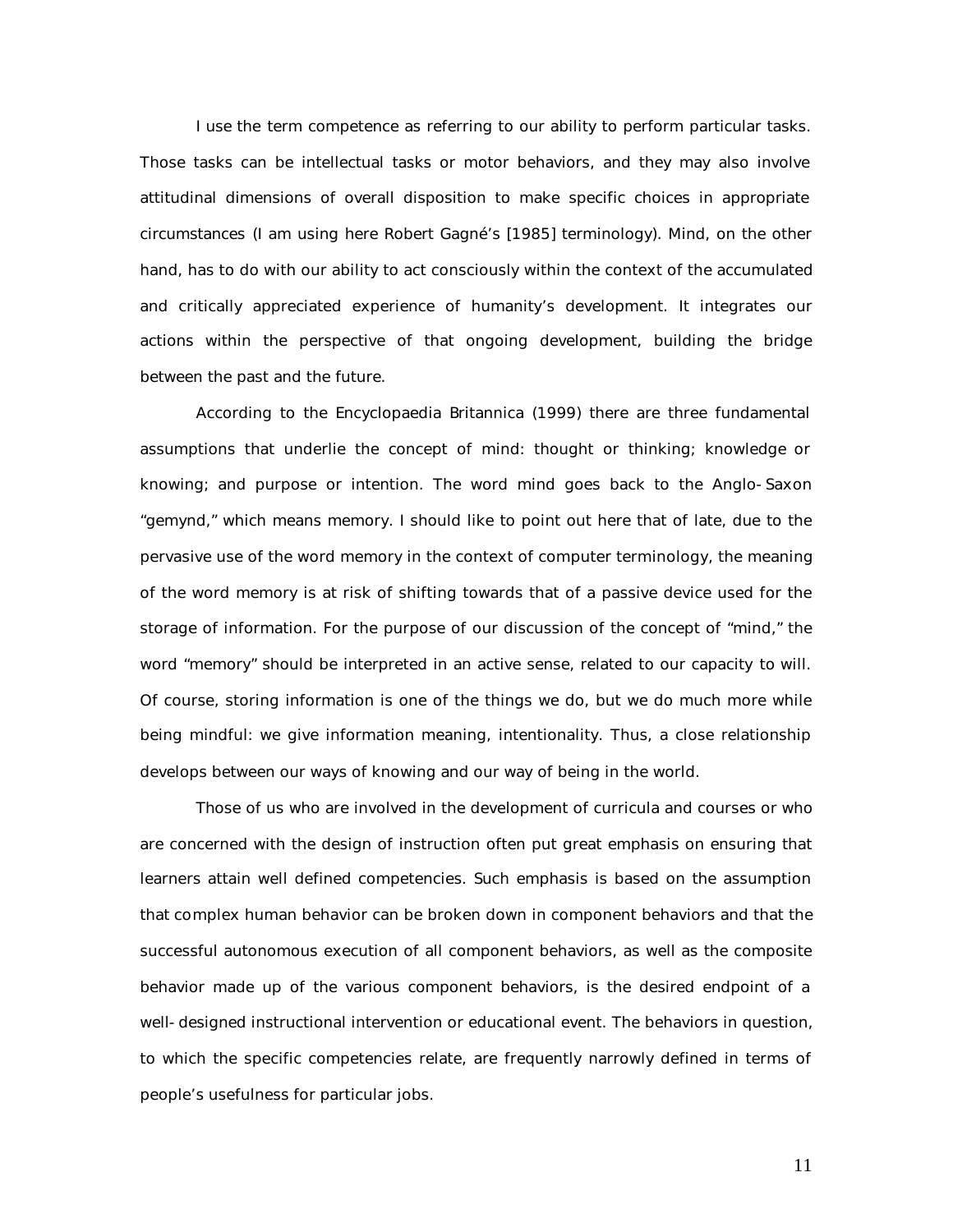There is indeed much practical as well as research evidence that shows the value and effectiveness of the systematic analysis of the conditions that allow people to acquire such specific competencies as I just mentioned. However, the resounding success of systematic instructional design has also resulted in under attention to aspects of human behavior that can be less well expressed in terms of measurable competencies. Such aspects are nonetheless crucially important in a world in which it is increasingly necessary for individuals and organizations, not only to be competent, but also to be able to judge the potential consequences of their actions and take responsibility for how they use their competencies. I am referring here to the conscious adoption by individuals or organizations of an 'overall way of being in the world' while they engage in one or more of life's individual or organizational pursuits.

Such a consciously adopted 'overall way of being in the world' is what I earlier referred to as 'mind.' The development of mind includes the development of competencies but is not restricted to it. What I am trying to say is that specific competencies should be developed as part of the wider concern to develop mind. This requires instructional designers and curriculum planners to balance specific instructional factors with non-instructional ones. The latter kind of factors can be seen to operate in the larger environment in which a particular instructional system or educational experience is embedded.

Some of the kinds of mind that could form the overall setting within which particular learning behavior takes shape are the scientific mind, the poetic mind, the entrepreneurial mind and the spiritual mind. These different minds or mindsets are not disjunct. Rather, they overlap. By way of example I could mention that, at the Learning Development Institute (LDI), we have started attending to mindsets as the overriding framework for the development of competencies, focusing initially on the scientific mind.<sup>2</sup> The scientific mind comprises such dimensions as the spirit of inquiry; the power of imagination; the spirit of collaboration; the quest for beauty; the desire to understand

 $\overline{a}$ 

<sup>2</sup> The Scientific Mind (TSM) is one of four focus areas for research and development in LDI.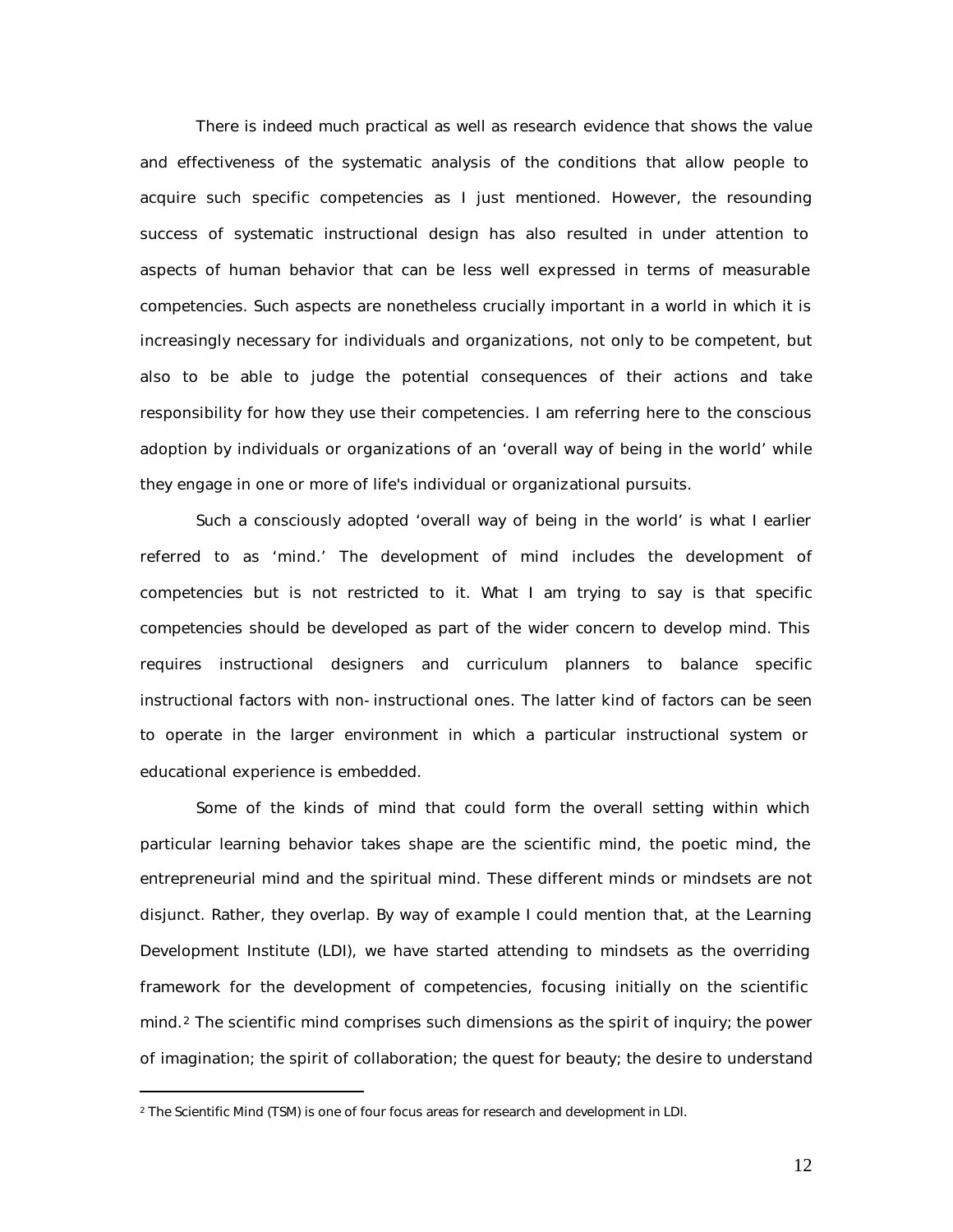and to do so profoundly; the aspiration to create; the courage to be critical (including the preparedness to appreciate other people's critique); the will to transcend existing boundaries; the spirit of building on prior knowledge; the search for unity; and the spirit of construction.

The important point to remember is that, while we create new ways to develop human learning, we must work towards a better balance between mind and competence, mind having priority over competencies, but both being equally essential, in the sense that one can't do without the other. The mind can't work properly without basic competencies being in place, but putting competencies in place without at the same time developing an overall mindset means putting humanity at risk of engineering its own demise.

#### **Ethics and aesthetics**

In what I just said, I have dwelled extensively on the importance of the development of mind. The following observations are closely related to the idea that attention to our overall way of being in the world, and how we relate to its past and future, should have precedence over the concern with specific competencies. Ethics and aesthetics deal with such very basic questions as what is good and what is bad as well as what is beautiful and what is ugly. Being able to raise these questions in one's mind is of great importance for any decision making that impacts on what the future world will look like, even if such decisions concern seemingly small things.

The two areas of concern are deliberately taken together here. In doing so I won't hide from you that I take as a starting point my own feelings, rather than what I happen to know of the more formal intellectual pursuits of philosophical inquiry into aesthetics and ethics. Considering that my evolutionary make-up is probably not dramatically different from yours, I assume that you have feelings too and that you may want to agree, based on your own feelings, that our sense of what is good and bad has something to do with what we find beautiful or ugly. I, for instance, think that life is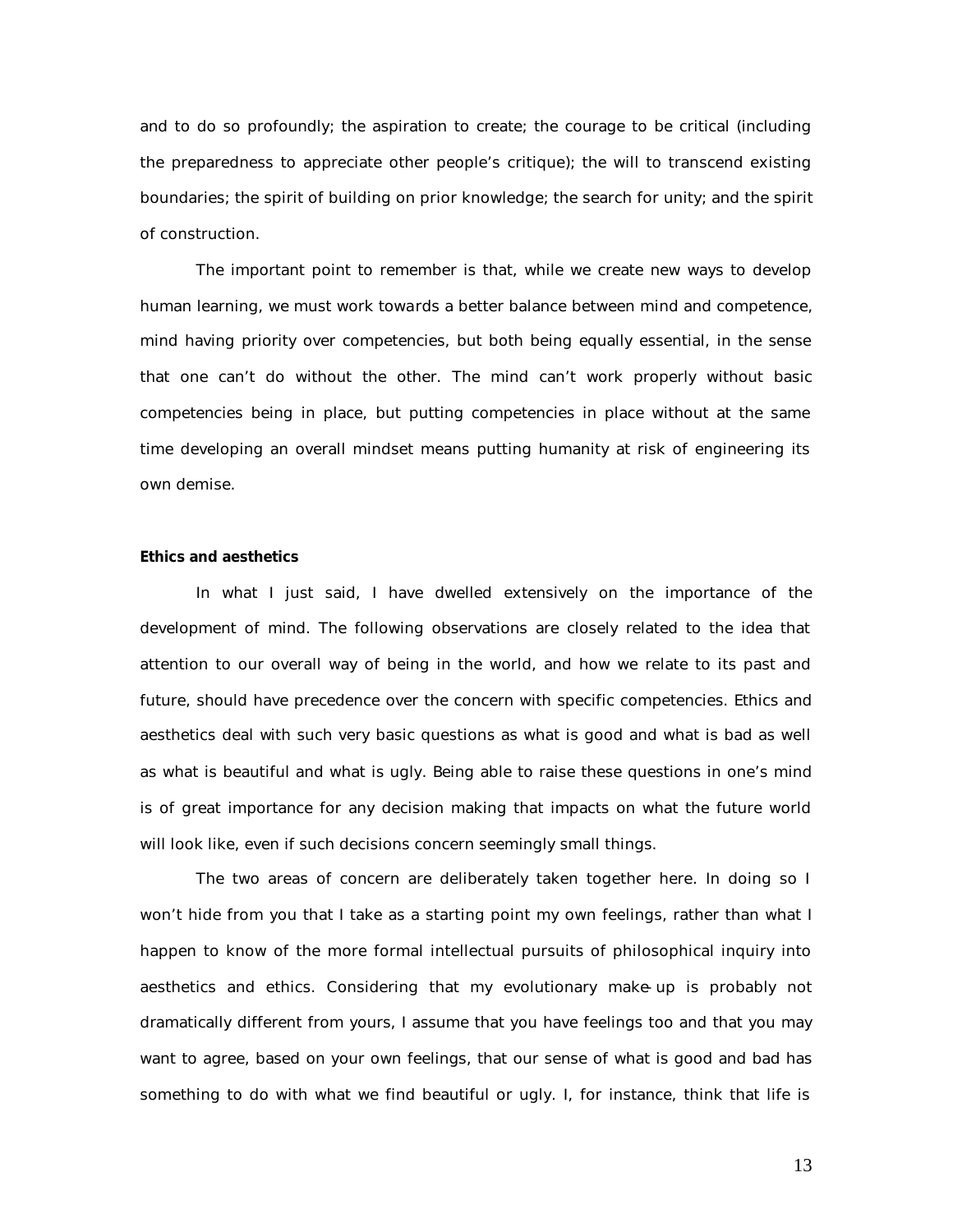something incredibly beautiful and I am fascinated by our ability as humans to contemplate our own being alive, to be conscious, painfully and joyfully conscious, of the temporal nature of our life. It leads me to have reverence for life, to treat it with the utmost respect and to be horrified when I see that some of my fellow human beings act contrary to what I see as a very basic principle.

Similarly, I find great beauty in the diversity within and among things. Consider olive trees in the wild. They are all olive trees, yet they are all different and it would be an offense to my sense of beauty of they were not. Or take people of different cultural backgrounds who find themselves in the same territory, the same city, as a consequence of regional and global economic forces, political processes, or simply because of migratory movements occasioned by the exploitation of one group of human beings by another group of human beings. They confront the choice of hating each other or loving each other, or doing a bit of both. Their appreciation of the beauty of diversity will largely determine what they adopt as a rule of thumb for good and bad behavior towards each other.

As I reveal to you a glimpse of my personal way of looking at the world, I know that some of you will agree with what you think I am trying to imply and others will disagree. That again is a good thing – and mind you that I am making an ethical statement here – because it calls for dialogue. As the nature of the issues and problems we face in the world and the scale at which they confront us change over time, there can be no easy answer to the questions about what is good an bad, and what is beautiful and ugly. As humanity evolves – now more and more as a planetary species – our ethical and aesthetic notions will always be a matter of continual dialogue.

Dialogue is a strong antidote against intolerance, against the impoverishment of the mind that results from interpreting ethics as a set of given rules for making simplistic choices in a world that is forcefully divided according to the practice of binary thinking (Nicolescu, 2002) in either good or bad, not accepting the ambiguity that "there is evil in good but also good in evil" (Morin, 2002, p. 82).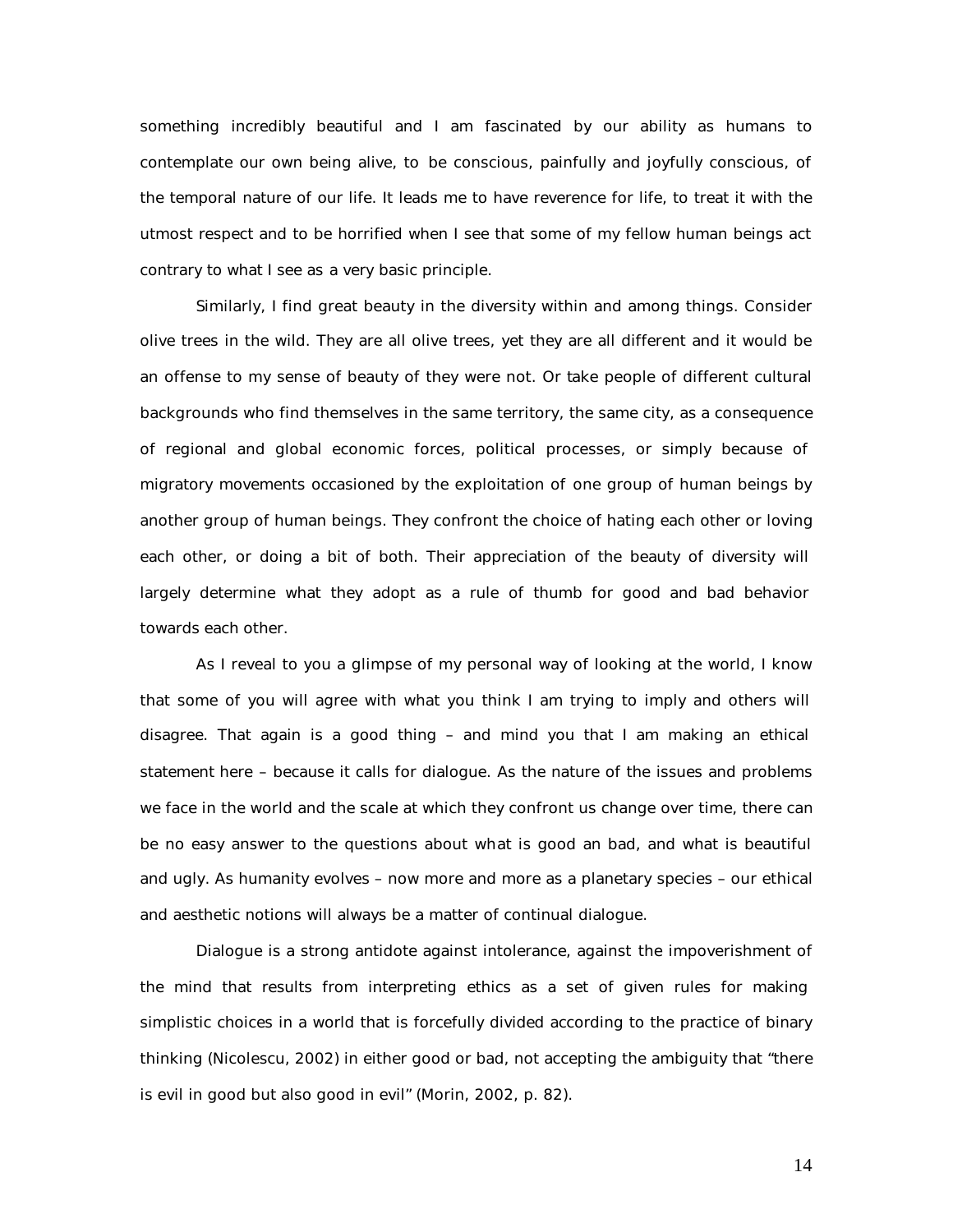As we continually question the human condition and the condition of the world in which we live, the need for dialogue can hardly be overemphasized. Innovation in the environment in which we learn, new ways of promoting and facilitating learning, must thus take a serious look at the development not just of dialogue, but of the *capacity for dialogue*. This is not a matter of adding yet another discipline to an already crowded curriculum. Rather, the concern with ethics and aesthetics should be a transdisciplinary concern, one that finds its expression in what we do in and across each of the various areas of disciplinary pursuit the academy is concerned with.

#### **The importance of problems**

As a rare exception in the animal kingdom, primates have developed the capacity to solve problems. The capacity is modestly developed in non-human primates and much research remains to be done to get clarity about whether mental states play a role in generating problem-solving behavior in nonhuman primates, similar to how this is assumed to happen in humans (see e.g. Heyes, 1997). Recent research (Bower, 2002) holds our "common capacity for solving a broad range of problems, from coordinating social alliances to inventing tools" (p. 166) responsible for the "progressively larger brains evolved in primates of all stripes, not just humans" (p. 166).

Against the backdrop of the latter statement, it is surprising that this unique capacity, the high level of development of which is so characteristic for the human species, receives so relatively little attention in mainstream educational practice. An exception is the experience accumulated in various medical schools to use problembased learning as a core strategy (see e.g. Albanese & Mitchell, 1993; Vernon & Blake, 1993). Jonassen (1997) notes that major "taxonomies of learning and instructional design models do not even acknowledge...[problem solving] as a learning outcome" (p. 65). This can probably be seen as both a consequence of the lack of attention given to problem-solving in the practice of education and as a cause for the perpetuation of that same lack of attention.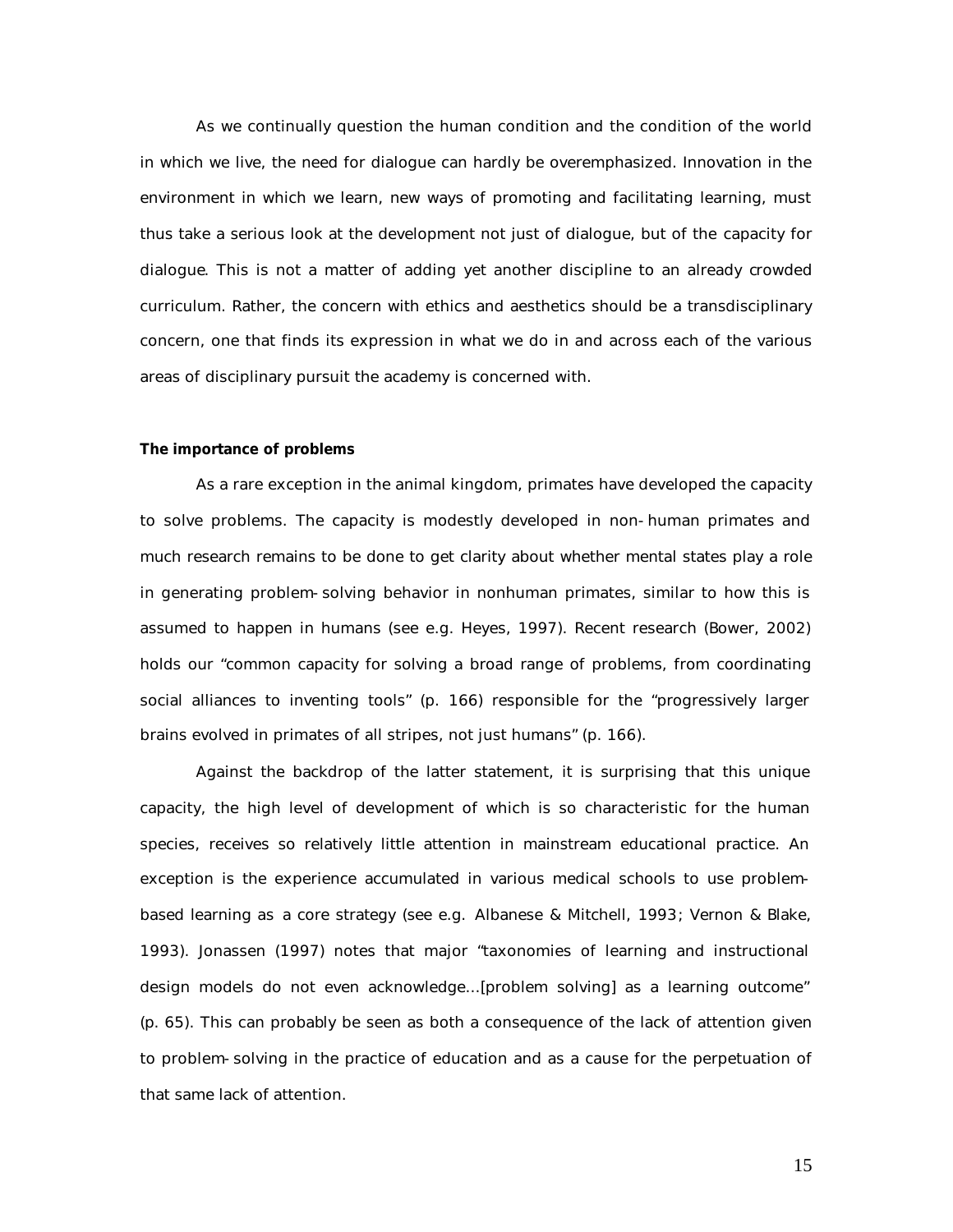Nickerson (1994) has pointed to several of the reasons why the ability to engage in effective and purposeful problem solving is critical to the development of individuals and their communities. In order of increasing specificity, Nickerson argues that problem solving is: (1) at the core of the survival of individuals and communities interacting with an increasingly complex external environment; (2) essential to developing and sustaining a democratic society; and (3) an increasingly sought-after high-level cognitive ability in the knowledge workplace of today.

If anything is to change in educational practice, then here is an obvious area of work for those who are willing to engage in educational innovation. Unlike other animals, humans are poorly prepared biologically to adapt to their natural environment. The capacity to problematize and transform their environment is crucial for human beings (Visser, J. & Visser, Y. L., 2002). It allows them to produce change that benefits them as well as those close to them. Such change, however, may also affect, positively or negatively, others – and other life forms. Mastering the art of problematization and understanding its implications, also from a moral perspective, should therefore be seen as of key importance for those who grow up in the twenty-first century. New generations should come well prepared for a world in which many major issues they will confront during their life cannot be foreseen at the time they go to school.

#### **Wisdom and the wise university**

Thinking about what it means to be wise has a long history. Robinson (1990) offers a selective overview of how wisdom has been perceived and why it was being pursued throughout the ages. Wisdom is generally seen as distinct from merely being highly knowledgeable or skillful. In fact, this idea goes back to Plato, who recognizes, in Robinson's words, that "wise men *(daimones)* may be illiterate, and the utterly unwise may be adept and accomplished" (p. 14). To be wise is "to be a certain kind of person, temperamentally and morally won over to a love of harmony, beauty, and truth" (p. 15). Wisdom, according to Socratic philosophy, is to be found in contemplation and the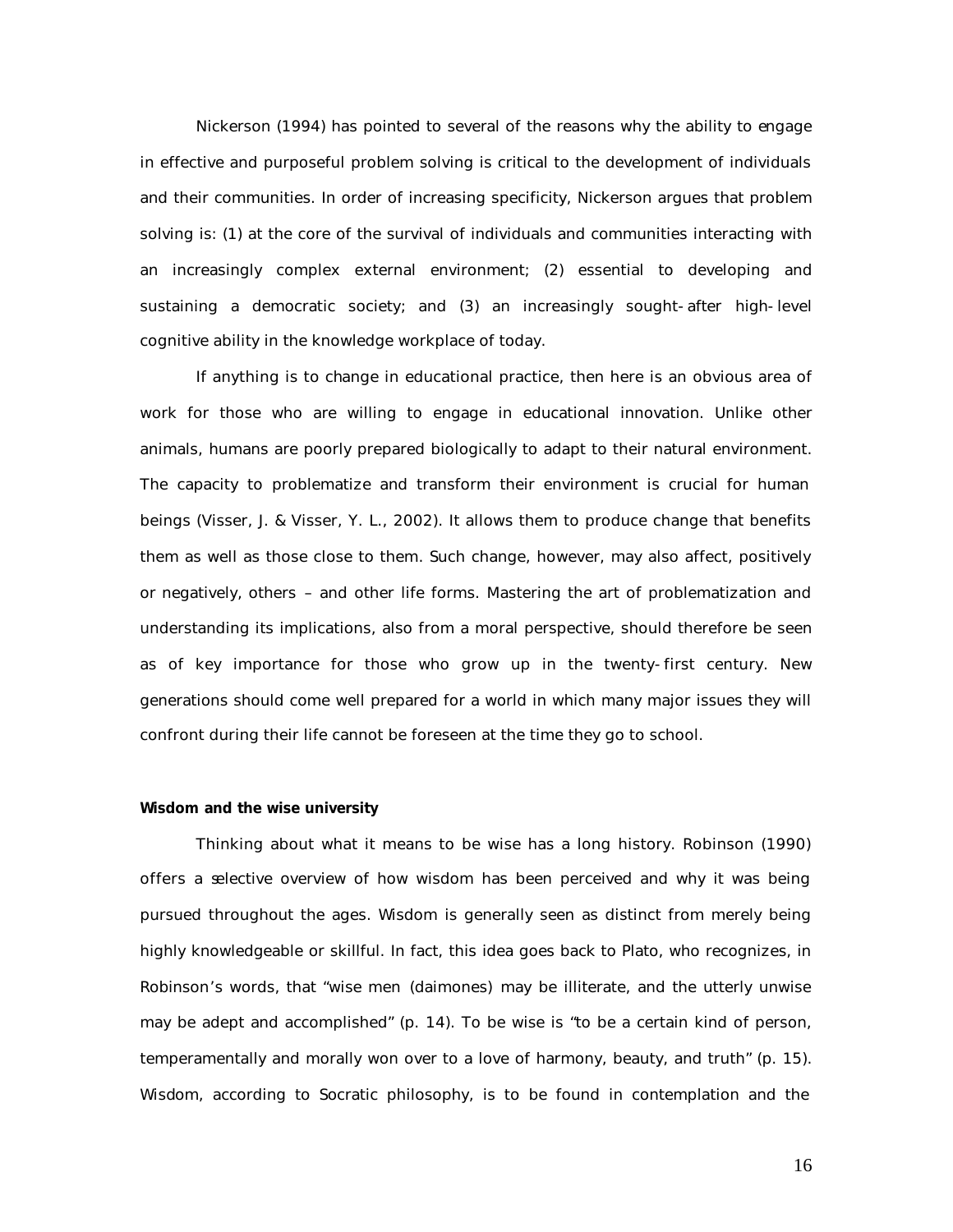pursuit of truth *(sophia)*, in practical reasoning *(phronesis)*, and in the knowledge of the nature of things and how their behavior is governed by particular principles *(episteme)*. These historically developed notions of wisdom are not entirely disjunct from what I earlier referred to as a consciously adopted "overall way of being in the world."

The scope of my lecture does not allow me to go into the depth of detail a subject of such enormous import as wisdom deserves. The best I can do is to refer you to a magnificent source of reading on the matter, namely the book "Wisdom: Its nature, origins, and development," edited by Robert J. Sternberg (1990). Several contributors to that book – Kitchener & Brenner (1990); Labouvie-Vief (1990); Meacham (1990); Pascual-Leone (1990); Robinson 1990) – have inspired the thoughts of two other authors, Awbrey and Scott (1994), whose paper on the construction of a wise university – a university that organizes itself so as to model wisdom and to generate wisdom in the members of its community – I highly recommend. Some of the work done in the workshop that accompanies this inaugural lecture is, in fact, based on that paper.

I must limit myself here to briefly outline some – not all – of the implications of the wise university for teaching and learning. At the affective, cognitive and metacognitive level, the wise university will have to be able to live with the reality that knowledge is never absolute or final, requiring members of the academy to be tolerant of ambiguity and uncertainty. Knowledge is always under construction. That construction process is being undertaken by human beings who, by virtue of their own involvement in creating knowledge, cannot think of themselves and their fellow human beings as outsiders of the process. Knowledge construction is therefore in essence a social and contextual process. That being the case, any form of pedagogy that negates or limits students' active and conscious participation in the construction of their own knowledge runs counter to the idea of a wise university. The task of teaching is thus in the first place one of catalyzing the learning process, focusing on its cognitive as well as affective and metacognitive dimensions. Last but not least, and this goes back to an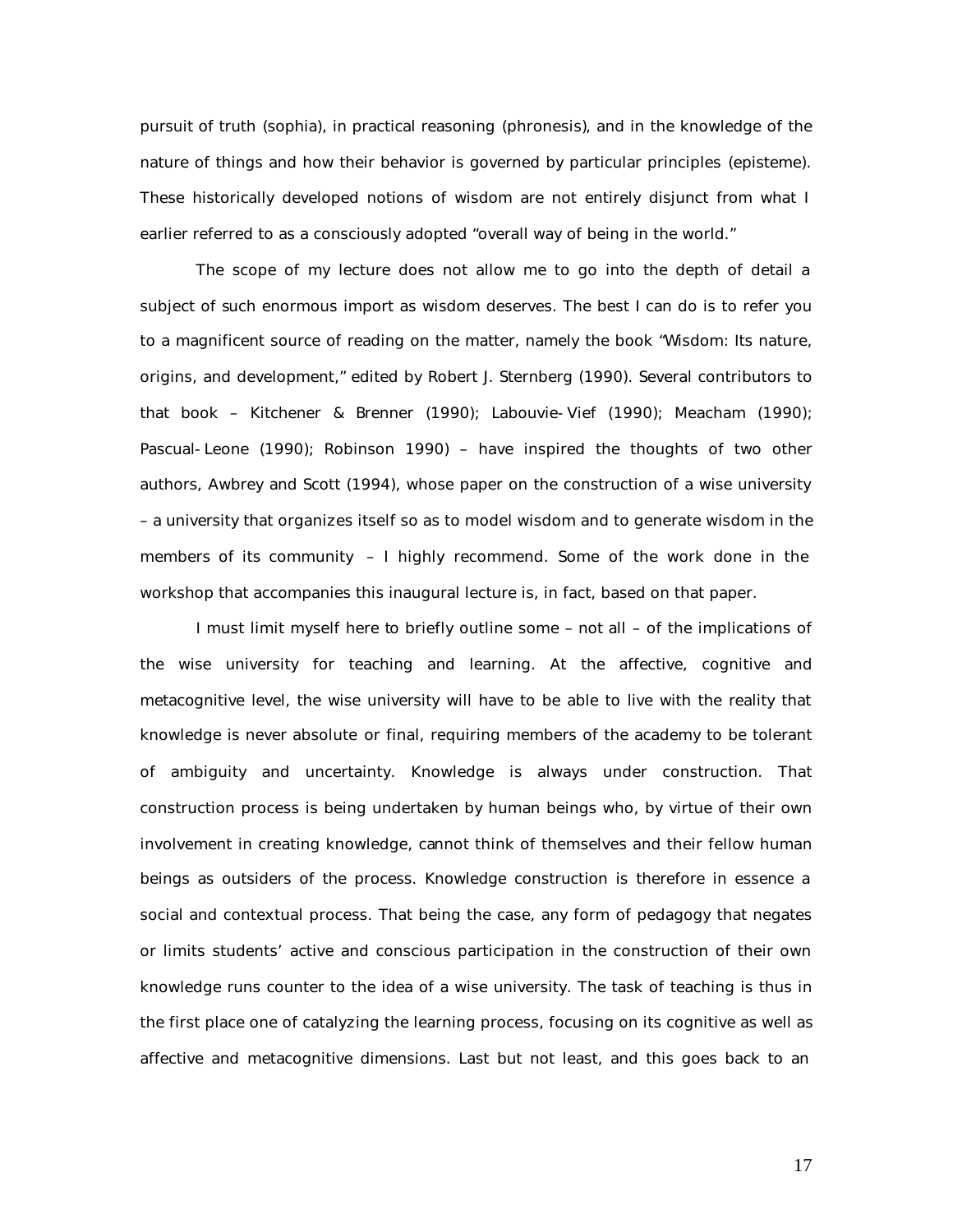earlier argument in my talk, the development of knowledge is intimately linked to the development of imagination.

As to the key principles that should guide curricular and organizational matters in the wise university, the focus on problems, and thus on the development of the capacity to problematize, stands out. Clearly, the notion of problems in this context is not limited to those problems that are constrained and well-structured, having "convergent solutions that engage the application of a limited number of rules and principles within well-defined parameters" (Jonassen, 1997, p. 65). It also, and particularly, includes ill-structured problems. Jonassen describes ill-structured problems as possessing "multiple solutions [and] solution paths, [as well as] fewer parameters which are less manipulable" (p. 65). Ill-structured problems also "contain uncertainty about which concepts, rules, and principles are necessary for the solution or how they are organized and which solution is best" (p. 65).

Considering the social nature of knowledge construction, the wise university emphasizes collaboration, as opposed to competition, as well as dialogue within, across, and over and above the disciplines. It recognizes that most of the crucial problems the world is facing have long ceased to pertain to particular disciplines. It thus encourages, while valuing the heritage of disciplinary knowledge, the development of perspectives that transcend the disciplines, thereby reinventing the original meaning of the word "university" in a transdisciplinary context. It goes without saying that the wise university critically appreciates, on a continual basis, its own assumptions and its relevance in the world.

#### **My innovation scrapbook**

Much more I would have wanted to say in this lecture. Sound pedagogical principles require that I should not speak too long. However, let me leave you with my "innovation scrapbook," a series of rough notes concerning some areas that, in my view,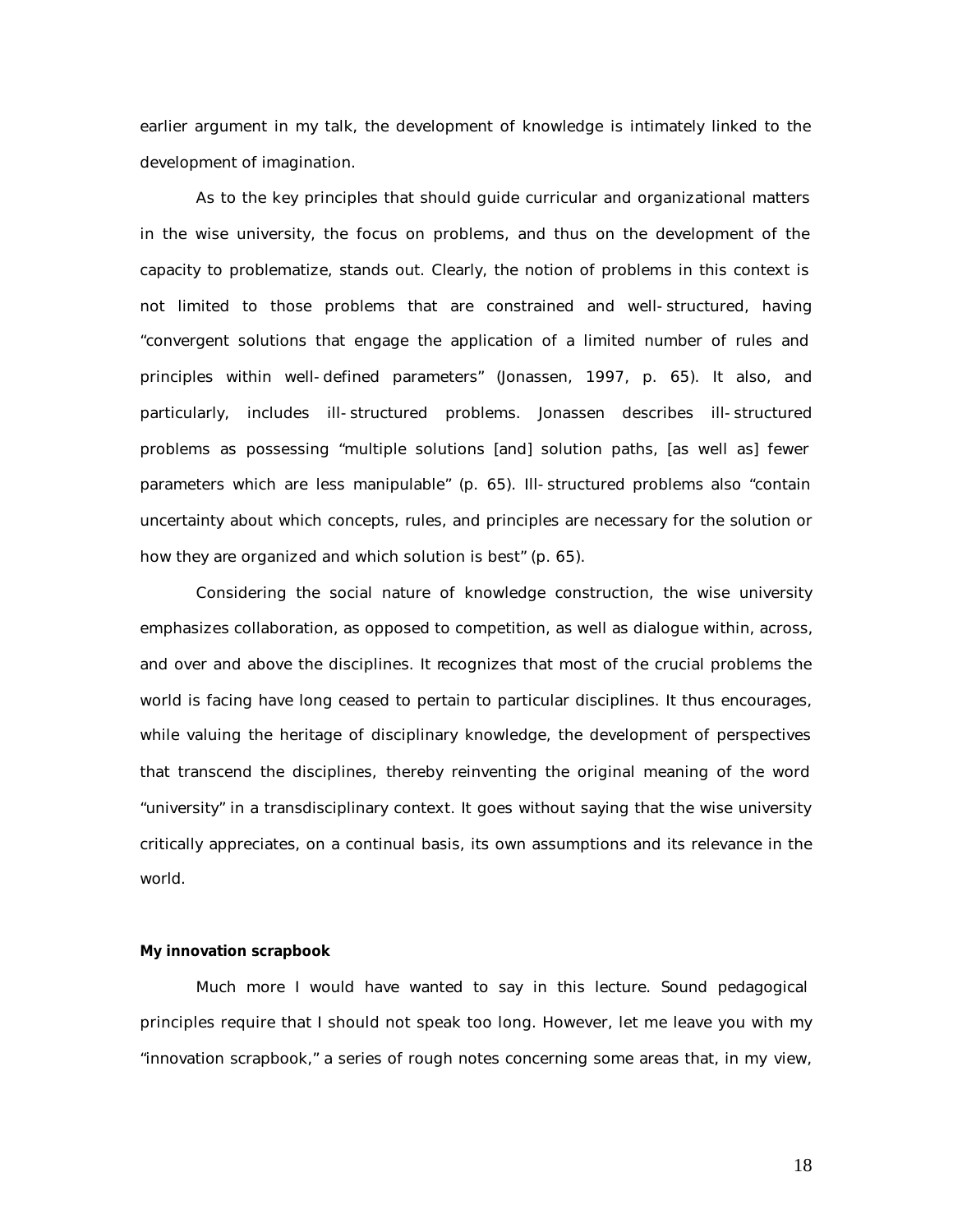require the urgent attention of the educational innovator to which I have given insufficient attention among the issues I have already highlighted.

I did mention, in passing, the adjective "*transdisciplinary*" twice. Here I want to lift it out and elevate the concept to the status of a noun. Transdisciplinarity, as Nicolescu (1996) so lucidly explains, is distinct from two other concepts with which it is frequently confused, namely multidisciplinarity (the application of the knowledge of multiple disciplines to a particular problem) and interdisciplinarity (the application of methods and procedures of one discipline to a problem defined within another disciplinary area). Transdisciplinarity, on the other hand, means that one assumes a position not tied to any particular discipline and thus looks at a problem from a point of view that rises above the level of individual disciplines. Doing so typically leads the scientific community to join forces, rather than to enter into fruitless debate among irreconcilable positions that emanate from too narrowly defined perspectives related to the various distinct disciplines. The result is teamwork instead of competition and dialogue instead of debate.

The issue of transdisciplinarity has become particularly important as many of today's problems are so complex that they challenge the wisdom of earlier periods in the history of the development of science that have led to the level of specialization which we currently know. That specialization is powerfully expressed in the compartmentalization of knowledge into disciplines and in the rigorous divisions within universities whose departments don't talk to each other on scientific matters (they may though talk to each other on administrative issues). Educational innovation should address this challenge not by doing away with disciplines but by reinforcing them through their integration in broader frameworks of interest. I mention as examples the work of the Centre International de Recherches et d'Études Transdisciplinaires (http://perso.club-internet.fr/nicol/ciret/) and that of my own institute, the Learning Development Institute (http://www.learndev.org), which defines itself as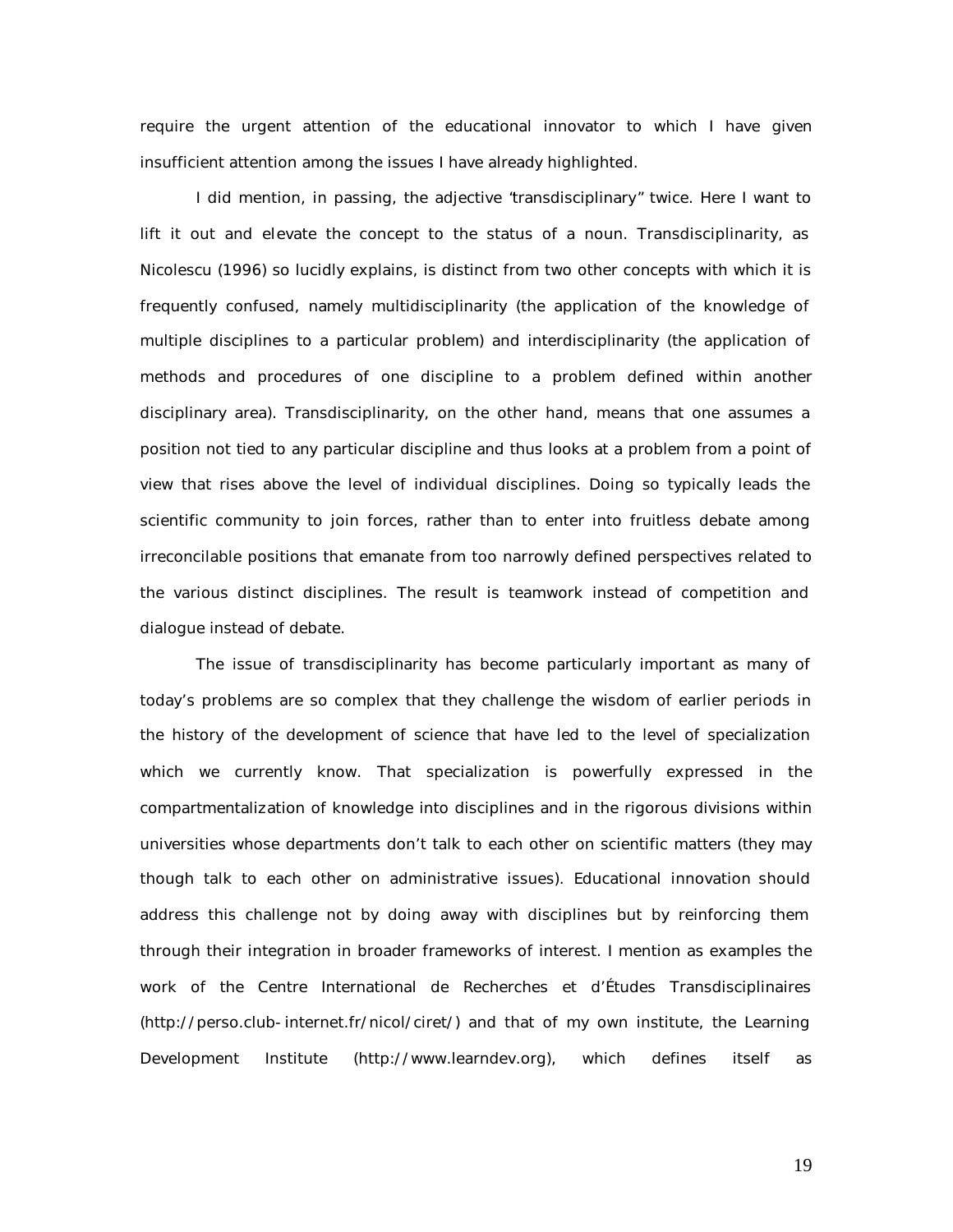"transdisciplinary networked learning community devoted to excellence in the development and study of learning."

I also mentioned in passing the concept "*community*" on various occasions when I referred to the members of the academy. Much of current educational practice still focuses on the individual. That focus is reinforced by the existing systems of student evaluation and career promotion procedures for faculty. Like in the case of transdisciplinarity, innovation in this area – organizationally as well as in terms of educational processes – should not negate the importance of individuals but instead value them and their intellectual efforts, recognizing individuals' feelings of solidarity and interrelationship and their commitment to issues of common concern.

I have just mentioned the word "*feeling*" and did so deliberately, violating the tradition that, in the academy, one does not talk about emotions – except perhaps in the psychology department, where emotions are an object of study. Since Descartes it has been assumed that the pursuit of science is best done by separating the scientist from science, controlling, if not suppressing or eliminating, one's emotions, and certainly not to reveal them. It so happens, however, that science is a human endeavor and that humans best function in an integral manner, applying the combined force of their emotions and intellectual capacities to how they contribute, each of them individually and collectively through the communities of which they are a part, to the enhancement of human existence on earth. There is extensive evidence in the biographies and autobiographies of the great scientists throughout history of the role played by their passionate attachment to the issues they dedicated themselves to. As we raise new generations of scientists it seems only fair that we care for their combined intellectual and emotional growth. I should add to this observation that its importance augments as progressively more technologies put themselves between human beings, taking away the warmth of human relationships as they develop in a face-to-face context. While great advances can result from the further development of distance education, it is a key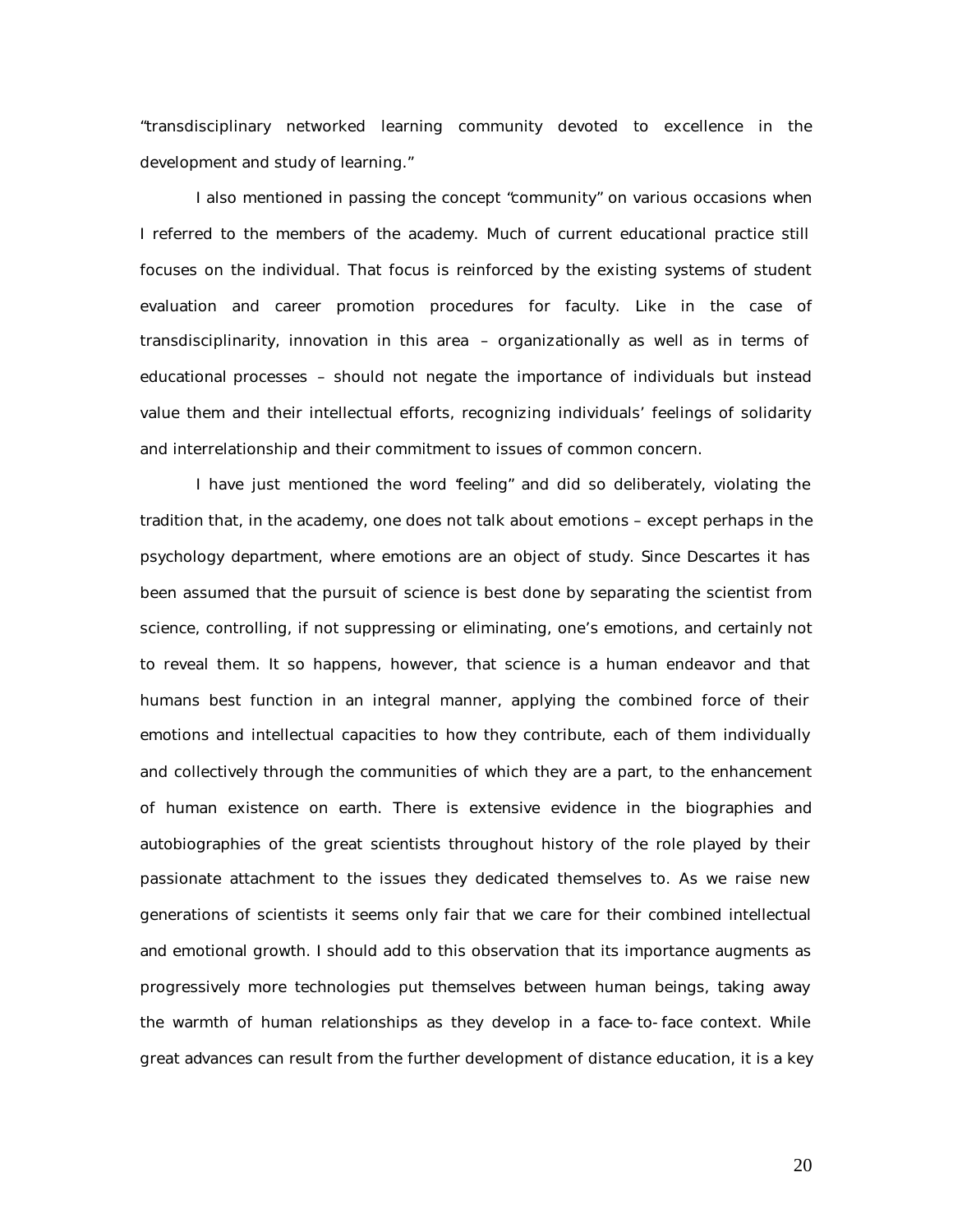issue for educational innovators in that context to meet the challenge of integrated emotional and cognitive development.

Finally, let me say a few words about *humanity's spiritual heritage*. My teacher, the renowned theoretical physicist Ralph Kronig, characterized in 1969 human beings as follows:

The human being distinguishes himself from the animal, in addition to walking erect, through three peculiarities: He possesses a language which employs concepts, allowing him to use it as an instrument for the analysis of his environment and giving rise to science and literature; as *homo faber*, using the tools he creates, he is able to shape material objects, at the highest level in the form of technology and the plastic arts; finally, he is conscious of his mortality, basis, on the one hand, of his humor, on the other hand of his religious creations and also of both cheery and solemn music. Everything else is basically biology.

(p. 14)

 $\overline{a}$ 

I am referring here specifically to the third peculiarity of humans identified by Kronig. Contemplating the temporary nature of their existence, human beings have, since earliest history, developed the sense that there is something bigger than themselves to which they relate. In the etymologically true sense of the word, this is a religious notion, though I am not referring here to institutionalized religion. Religious institutions evolved through the initiative of some in the worst case to exploit the religious feelings of others for their own purposes, in the best case to care for those feelings and create communities that allowed people to share and give expression together to their devotion.<sup>3</sup> Historians will be in a better position than I am to judge where the line between exploitation and service should be drawn in specific cases.

I bring this issue up in the conclusion of my lecture because the demise of yesterday's religious institutions seems to result on the one hand in fundamentalism and on the other in nihilism, the distinction between the two not being all that relevant.

<sup>&</sup>lt;sup>3</sup> This may perhaps be seen as similar to how financial institutions evolved, building on the habits of human beings to trade products and services using monetary means, allowing such institutions to both serve and exploit those human interests.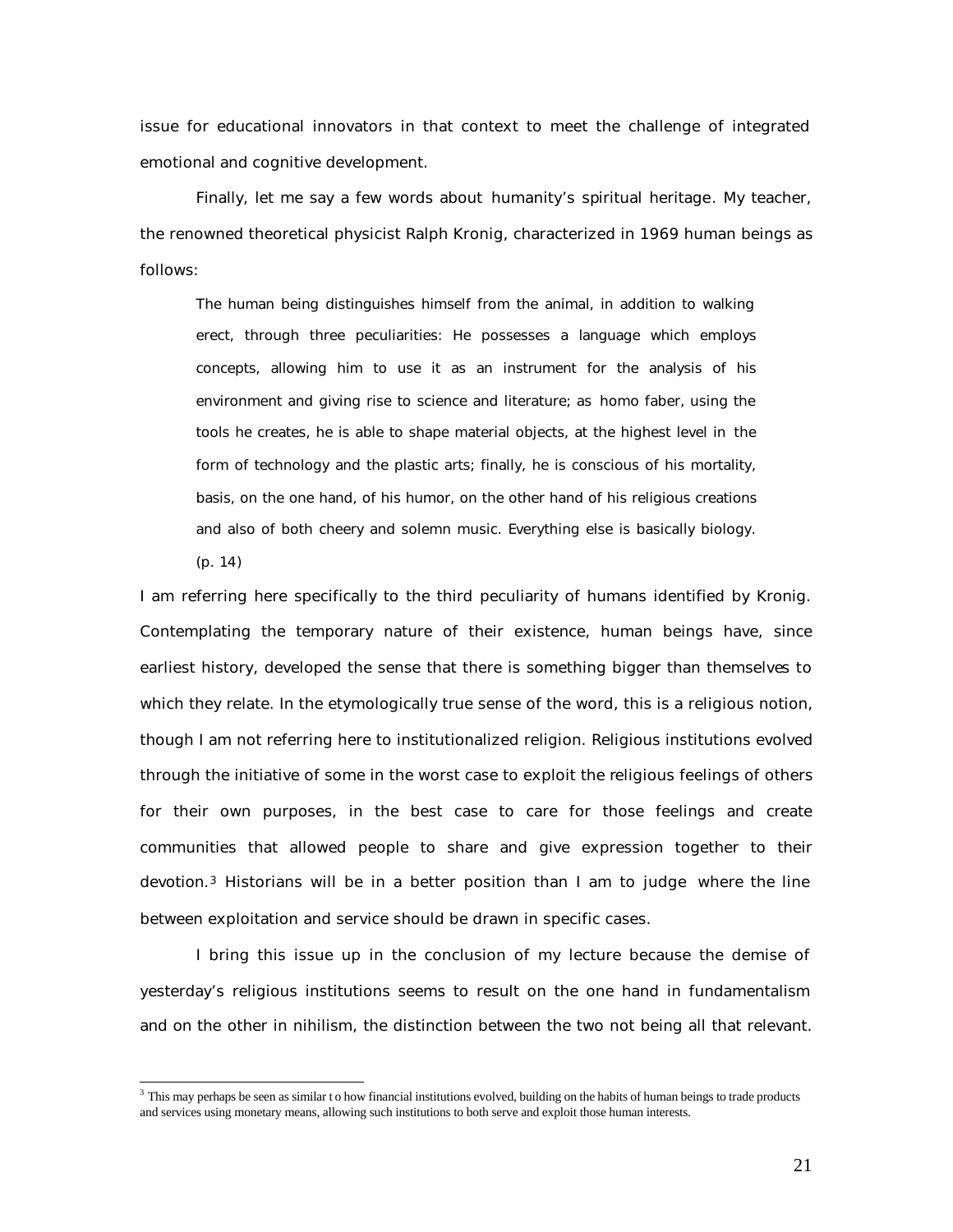Decidedly, without pleading to reerect the institutions of the past, I should like to close by drawing your austere attention to the challenge posed to educational innovators by the phenomenon I've just highlighted, leaving you with the question: Can new forms to care for human learning reconnect us to humanity's spiritual heritage in ways that are adequate and relevant for our time?

#### **References**

- Albanese, M. A., & Mitchell, S. (1993). Problem-based learning: a review of literature on its outcomes and implementation issues. *Academic Medicine*, *68*, 52-81.
- Awbrey, S. M. & Scott, D. K. (October 1994). Knowledge into wisdom: Incorporating values and beliefs to construct a wise university. *To Improve the Academy 13* (Professional & Organizational Development Network in Higher Education), pp. 161-176. Using a slightly adapted title, this article is available online at http://www2.oakland.edu/research/ciu/Improve\_1994.htm (2002, May, 12).
- Bower, B. (2002). Heads up: Problem solving pushed bright primates toward bigger brains. *Science News*, *161* (11), p. 166.
- Bronowski, J. (1978). *The origins of knowledge and imagination*. New Haven and London: Yale University Press.
- De Castell, S., Bryson M., & Jenson, J. (2002). Object lessons: Towards an educational theory of technology. In *First Monday 7*(1) (January 2002) [Online]. Available http://firstmonday.org/issues/issue7\_1/castell/ [2002, May 5].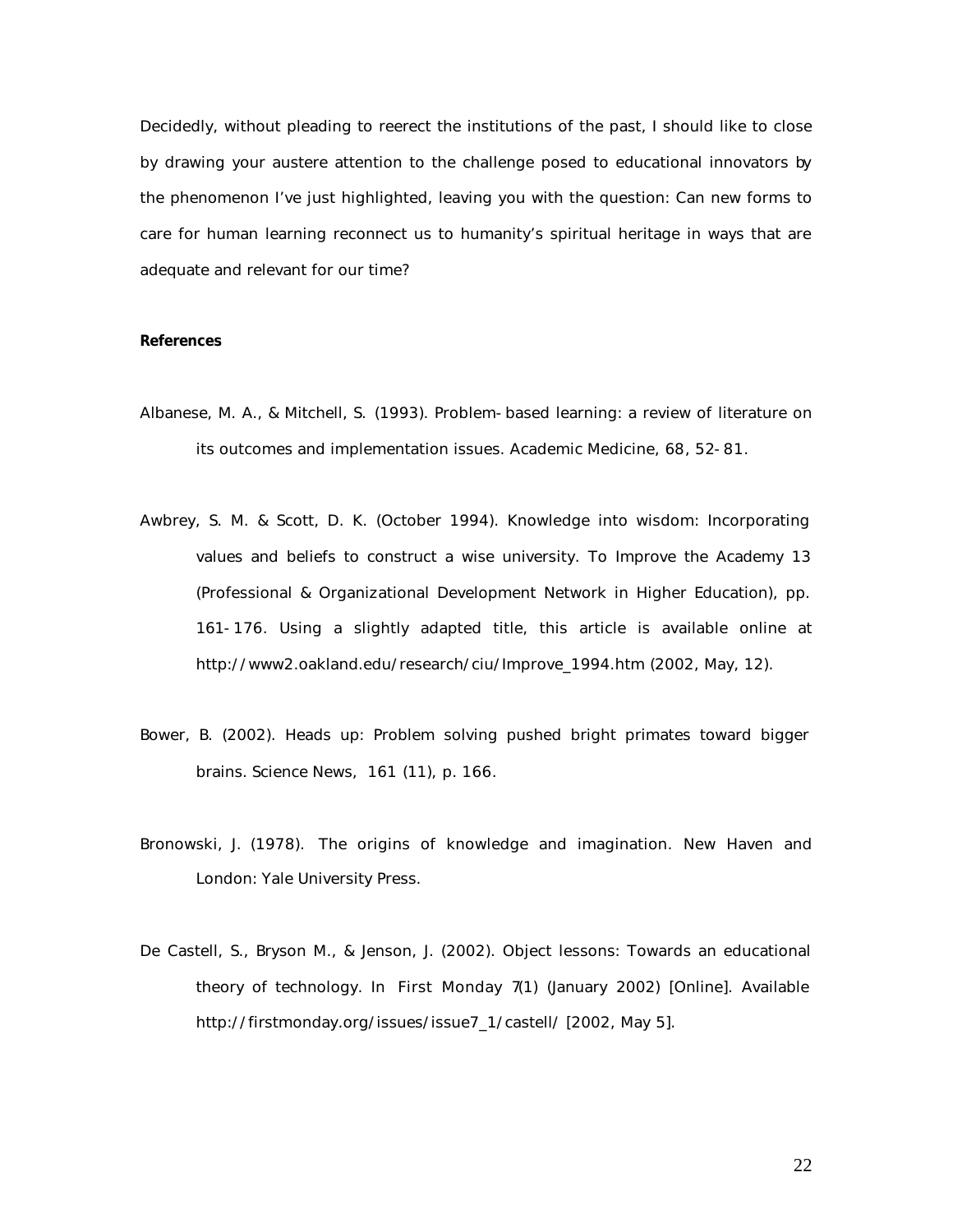- Gagné, R. M. (1985), *The conditions of learning*, Holt, Rinehart and Winston, New York, NY.
- Heyes, C. M. (1997). *Theory of mind in nonhuman primates* (unedited copy) [Online]. Available: http://www.bio.unibuc.ro/~mbota/bbs.heyes.html [2002, May 12].
- Jonassen, D. H. (1997). Instructional design models for well-structured and illstructured problem-solving learning outcomes. *Educational Technology Research & Development*, *45*(1), 65-94.
- Kitchener, K. S., & Brenner, H. G. (1990). Wisdom and reflective judgment: Knowing in the face of uncertainty. In. R. J. Sternberg (Ed.), Wisdom: Its nature, origins, and development (pp. 212-229). Cambridge, UK: Cambridge University Press.
- Kronig, R. (1969). *Bezinning en perspectief (Reflection and perspective).* Valedictory lecture. Delft, The Netherlands: Uitgeverij Waltman.
- Labouvie-Vief, G. (1990). Wisdom as integrated thought: Historical and developmental perspectives. In. R. J. Sternberg (Ed.), Wisdom: Its nature, origins, and development (pp. 52-83). Cambridge, UK: Cambridge University Press.
- Meacham, J. A. (1990). The loss of wisdom. In. R. J. Sternberg (Ed.), Wisdom: Its nature, origins, and development (pp. 181-211). Cambridge, UK: Cambridge University Press.
- Morin, E. (2002). Ce que nous savions déjà... (What we already knew...) In B. Nicolescu & J. Visser, Eds., *L'Apprentissage dans le creuset/Learning in the crucible.* Special issue of *Rencontres Transdisciplinaires, 16, February 2002,* 81-83*.* [Also online].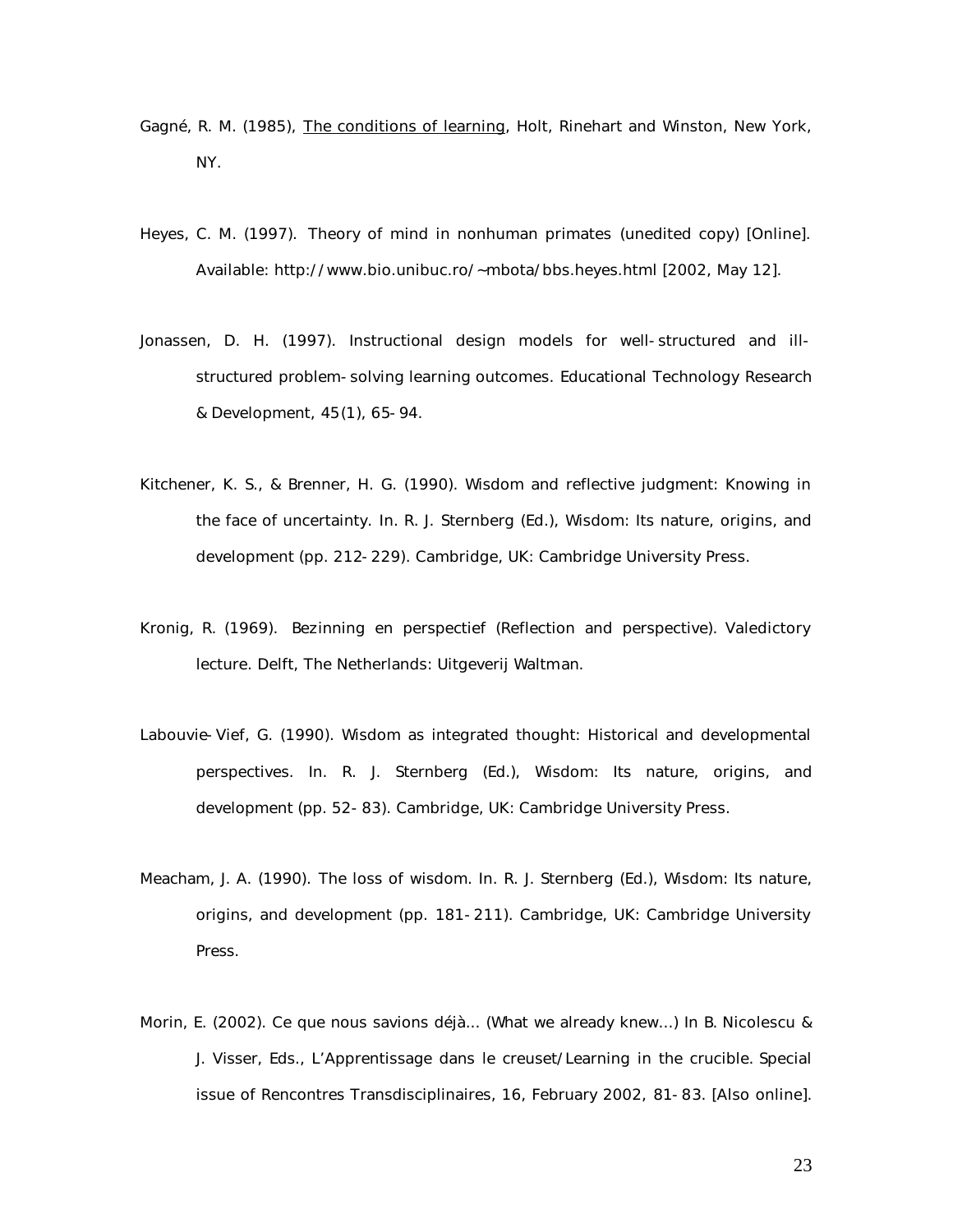Available http://perso.club-internet.fr/nicol/ciret/bulletin/b16/b16.htm [2002, April 25]. The English translation of the article is available, together with the original text in French, at http://www.learndev.org/LearningAfterSept11- 2001.html.

- Newman, M. (no date). *Mark Newman's Home Page* [Online]. Available http://www.santafe.edu/~mark/ [2002, April 25].
- Nickerson, R. (1994). The Teaching of Thinking and Problem Solving. In R. Sternberg. (Ed.) *Thinking and Problem Solving* (2nd Ed., pp. 215-234). San Diego, CA: Academic Press.
- Nicolescu, B. (1996). *La Transdisciplinarité* (Transdisciplinarity). Paris, France: Éditions du Rocher.
- Nicolescu, B. (2002). The unfathomable pornography of binary thinking. In B. Nicolescu & J. Visser, Eds., *L'Apprentissage dans le creuset/Learning in the crucible.* Special issue of *Rencontres Transdisciplinaires, 16, February 2002, 36-38.* [Also online]. Available http://perso.club-internet.fr/nicol/ciret/bulletin/b16/b16.htm [2002, May 11].
- Pascual-Leone, J. (1990). An essay on wisdom: Towards organismic processes that make it possible. In. R. J. Sternberg (Ed.), Wisdom: Its nature, origins, and development (pp. 244-278). Cambridge, UK: Cambridge University Press.
- Robinson, D. N. (1990). Wisdom through the ages. In. R. J. Sternberg (Ed.), Wisdom: Its nature, origins, and development (pp. 13-24). Cambridge, UK: Cambridge University Press.